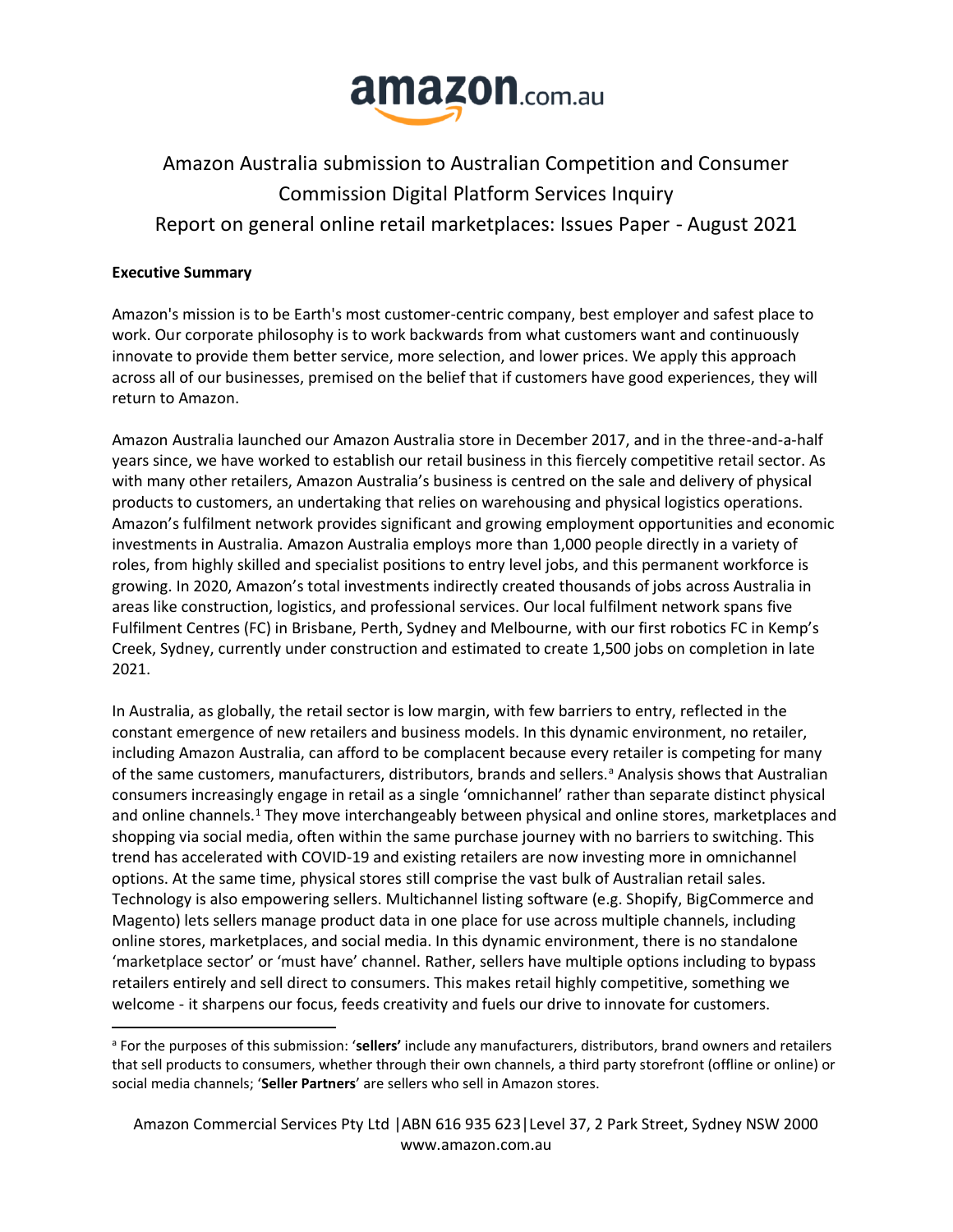

Amazon's customer-centric approach first led Amazon.com to invite Seller Partners onto its store in 1999, driven by a desire to provide customers with greater selection and choice. Over time, this model has created a better shopping experience for customers, and globally almost 60% of the sales of physical products sold in the Amazon store (by value) are now made by Seller Partners - not Amazon.<sup>2</sup> Because Seller Partners are so crucial to our success, we have powerful economic and commercial incentives to help them grow their business in the Amazon Australia store and we invest heavily to support them. Seller Partners benefit from Amazon Australia's brand recognition,<sup>b</sup> from being able to make their offers discoverable by customers on a single product web page in the Amazon Australia store, and from access to our warehouses and fulfilment services.

Amazon only works if customers have a great shopping experience and return for future purchases. For this reason, our objective when designing our shopping and discovery experience is to feature items that Amazon believes customers are looking for and will want to purchase. We use aggregated data to continuously improve our store, including by featuring the products customers want, helping customers find great products, and making sure we have enough inventory. We have also developed many datadriven tools to help Seller Partners increase their sales, manage their inventory, process payments, track shipments, create reports and sell across borders - and we are inventing more every year. Amazon also offers a wide range of APIs enabling the programmatic transfer of data to and/or from third party developers (or Seller Partners themselves). Developers 'integrate' with Amazon's APIs through software applications (e.g. multi-channel listing software) that enable Seller Partners to automate various elements of their online store, including: selection, inventory, pricing, customer notifications, and other aspects of their business in the Amazon Australia store and beyond.

As a customer-centric company, we work hard to earn and maintain customer trust. Customers are provided with an easy returns process – whether they buy a product from Amazon Australia or a Seller Partner. For items sold and fulfilled by a Seller Partner, Amazon also offers customers a 90-day A-to-z Guarantee so if the customer doesn't receive a product or has another problem with a product they purchase, Amazon will solve the customer's concern, just as we would if the product were sold by us. In 2020, we invested more than USD\$700 million globally and employed more than 10,000 people to protect our store as well as our customers and Seller Partners from fraud and abuse and built robust programs to help ensure products offered are safe and compliant. We also support efforts to continuously improve product safety measures and frameworks and are a proud founding signatory to the ACCC's Product Safety Pledge. Amazon Australia is working proactively with the ACCC to improve the quality of public product recall information with the aim of ensuring all Australian consumers are better protected.

Amazon Australia appreciates the opportunity to contribute to the ACCC's inquiry and inform its *Report on general online retail marketplaces*. We believe competition in the retail sector is important for Australian consumers and sellers and this extends well beyond the narrowly defined "general online retail marketplaces*"* that are the focus of the report. In the following response to the 10 issues identified by the ACCC in the 'Issues Paper', we have sought to provide an understanding of how Amazon Australia is building customer and Seller Partner trust in a dynamic and diverse retail sector.

<sup>b</sup> For example, Amazon Australia's Selling Partners can display the "available at Amazon" logo on their websites or in their marketing materials to advertise the availability of their products and services on Amazon Australia.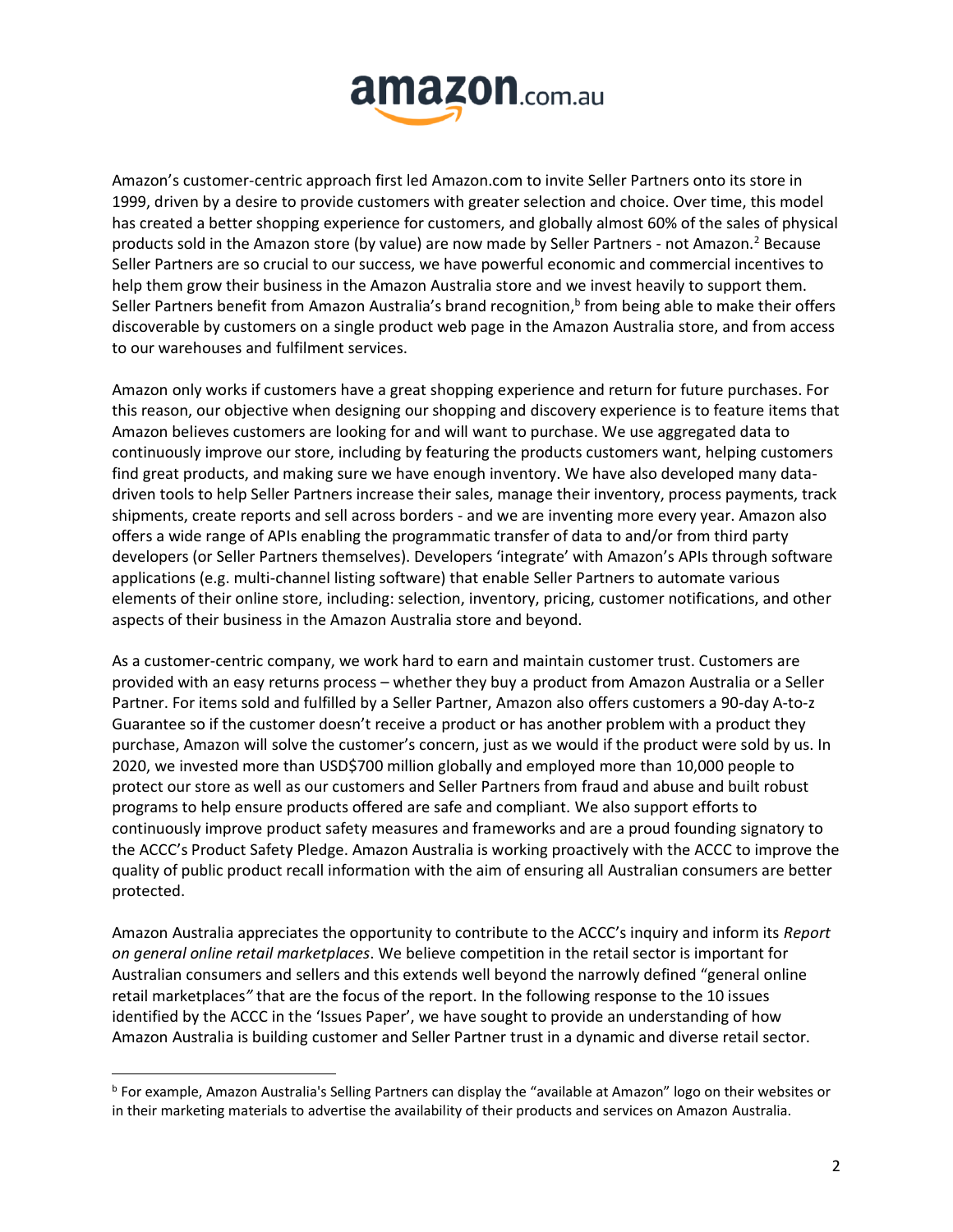

#### **Introduction to Amazon Australia**

Amazon Australia launched the Amazon Australia store in December 2017. When customers visit the Amazon Australia store, they can view products sold directly by Amazon Australia along with products sold by our Seller Partners, including thousands of Australian businesses. We invest heavily in programs, features and services on behalf of customers and Seller Partners, because when Seller Partners succeed, it creates a great shopping experience for customers. For example, in February 2018, we launched the optional Fulfilment by Amazon (FBA) program, enabling thousands of Seller Partners, including smalland-medium-sized businesses (SMBs) that sell directly to customers through the Amazon store, to use Amazon's logistics capabilities, allowing them to quickly and efficiently reach customers across Australia. In June 2018, we launched our Prime membership program in Australia, offering paid subscribers the option of free delivery on eligible items and a range of entertainment benefits including access to award-winning Prime Original series through Amazon Prime Video. Since then we have continued innovating and investing on behalf of Australian customers and Seller Partners, launching over 100 tools and features to support Seller Partner's growth on the store. This includes initiatives such as the Amazon Launchpad program, making it easy for Australian startups and businesses with innovative products to launch, market, and distribute their products to millions of Amazon customers across the globe.

Nothing is more important than the health and well-being of our employees, and we are continuing to do everything we can to keep them as safe as possible through the pandemic while playing a critical role in serving customers. In 2020, we invested over USD\$11.5 billion globally on COVID-19 related initiatives, including implementing 150 significant process changes and purchasing items like masks, sanitiser, thermal cameras, sanitising wipes and more. As we continue building our Australian retail business, we remain focused on the health and safety of our people, helping customers stay home and safe by delivering products directly to their door, and supporting Seller Partners and local communities during this challenging time.

# **1. The degree of competition between the marketplaces in Australia and the extent to which competition from other sources constrains or affects their practices**

Amazon Australia's focus is on meeting customers' demand for low prices, wide selection, convenience, speedy delivery and great customer service. We do this in a retail sector that is fiercely competitive, with customers able to move interchangeably between physical and online stores and sellers having many options.

# *The Australian retail environment*

Amazon globally makes up just 1% of global retail sales, while in the US, where we launched more than 27 years ago, we make up just 4% of U.S. retail sales.<sup>3</sup> This reflects the fact that retail is an intensely competitive economic sector, characterised by multiple retailers across physical and online channels, the ongoing entry of an extensive number of new businesses, expansion of existing businesses, and low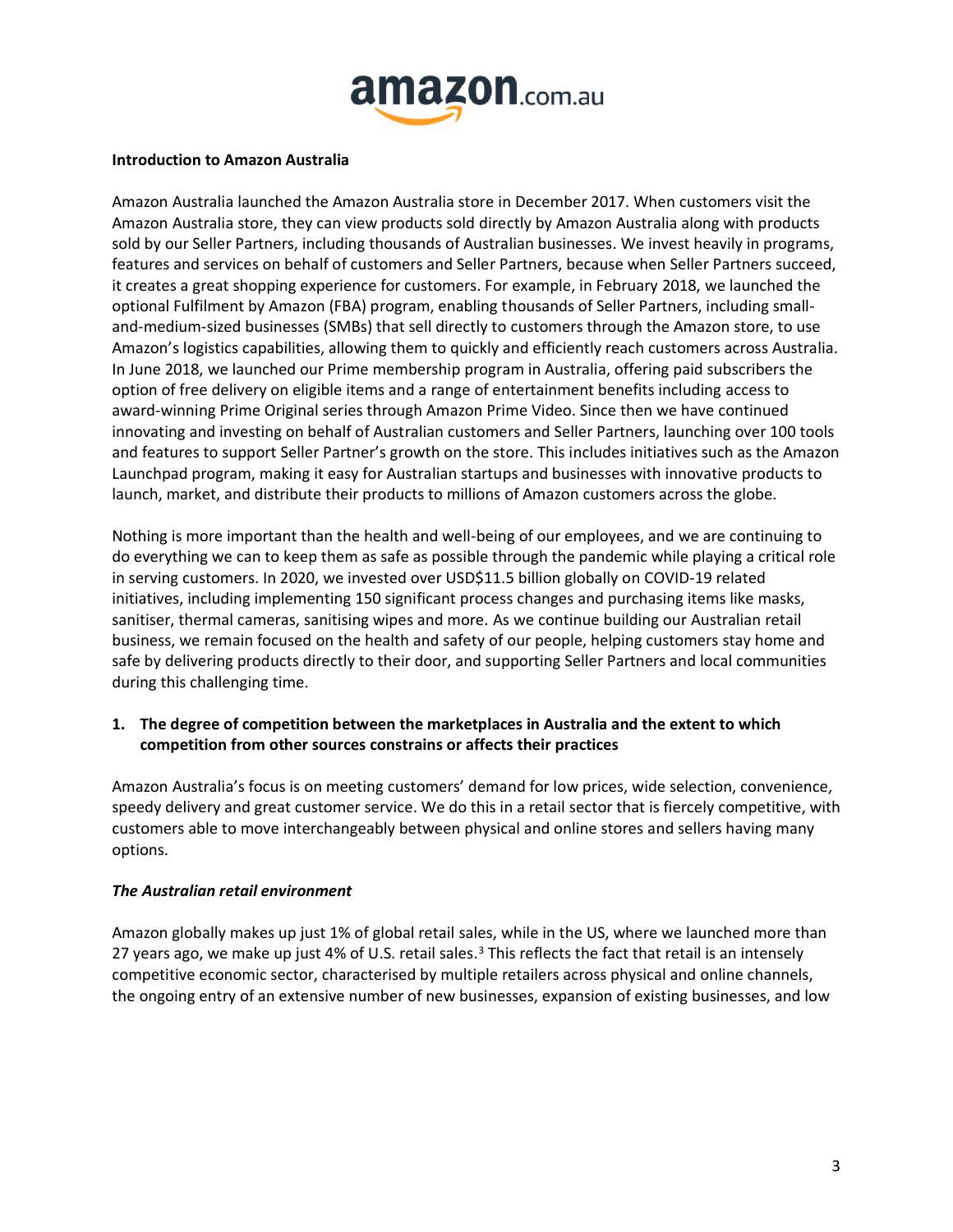

margins. In Australia, retail has been the 10<sup>th</sup> fastest growing sector over the past five years,<sup>4</sup> comprising over 130,000<sup>5</sup> businesses with an estimated annual turnover of \$312bn in 2020.<sup>c</sup>

COVID-19 continues to cause immense challenges and disruptions throughout the economy, including for the retail sector. Analysis from GlobalData concludes that while COVID-19 drove a short-term shift towards Australians shopping online during 2020, this is not a permanent new trajectory.<sup>6</sup> In 2020, online retail accounted for 12.7% of retail spend and the remainder, around 87%, took place in physical stores.<sup>7</sup> Both online and offline channels have grown over the last five years.

The retail environment is also dynamic, and like the economy more broadly, customers, manufacturers, distributors and retailers are increasingly using and relying on technology. Technology allows customers to instantly compare prices, features and find product information across a range of channels. Many shopping journeys start with product and price searches on the Internet. For example, a Google search for 'Lego city downtown fire command' instantly provides customers with multiple price points and options:



Technology also benefits retail businesses, who have multiple options to connect with consumers across online, physical stores, and increasingly combinations of the two, often within a single customer purchase journey.<sup>d</sup> This customer journey could involve any combination of searching online, in store, or via social media. Amazon Australia's store should be considered in the context of the dynamic and technological developments taking place in the retail sector.

<sup>c</sup> This estimate is from GlobalData, *[Omnichannel Retail: observations on the Australian retail sector](http://gdretail.net/wp-content/uploads/2021/08/GlobalData-Australia-retail-Apr2021-1.0.pdf)*, 15 April 2021,

p. 2. There are a range of estimates given for turnover in the Australian retail sector in 2020, including \$310bn from [Australia Post](https://auspost.com.au/content/dam/auspost_corp/media/documents/ecommerce-industry-report-2021.pdf) and \$407bn from [IbisWorld.](https://www.ibisworld.com/au/sector-profiles/retail-trade/)

<sup>&</sup>lt;sup>d</sup> A 'customer purchase journey' refers to the entire experience for a consumer from the time they become aware of and evaluate a product through to their purchasing decision, receiving the product (e.g. in-store, pick-up or delivery) and post-purchase experience.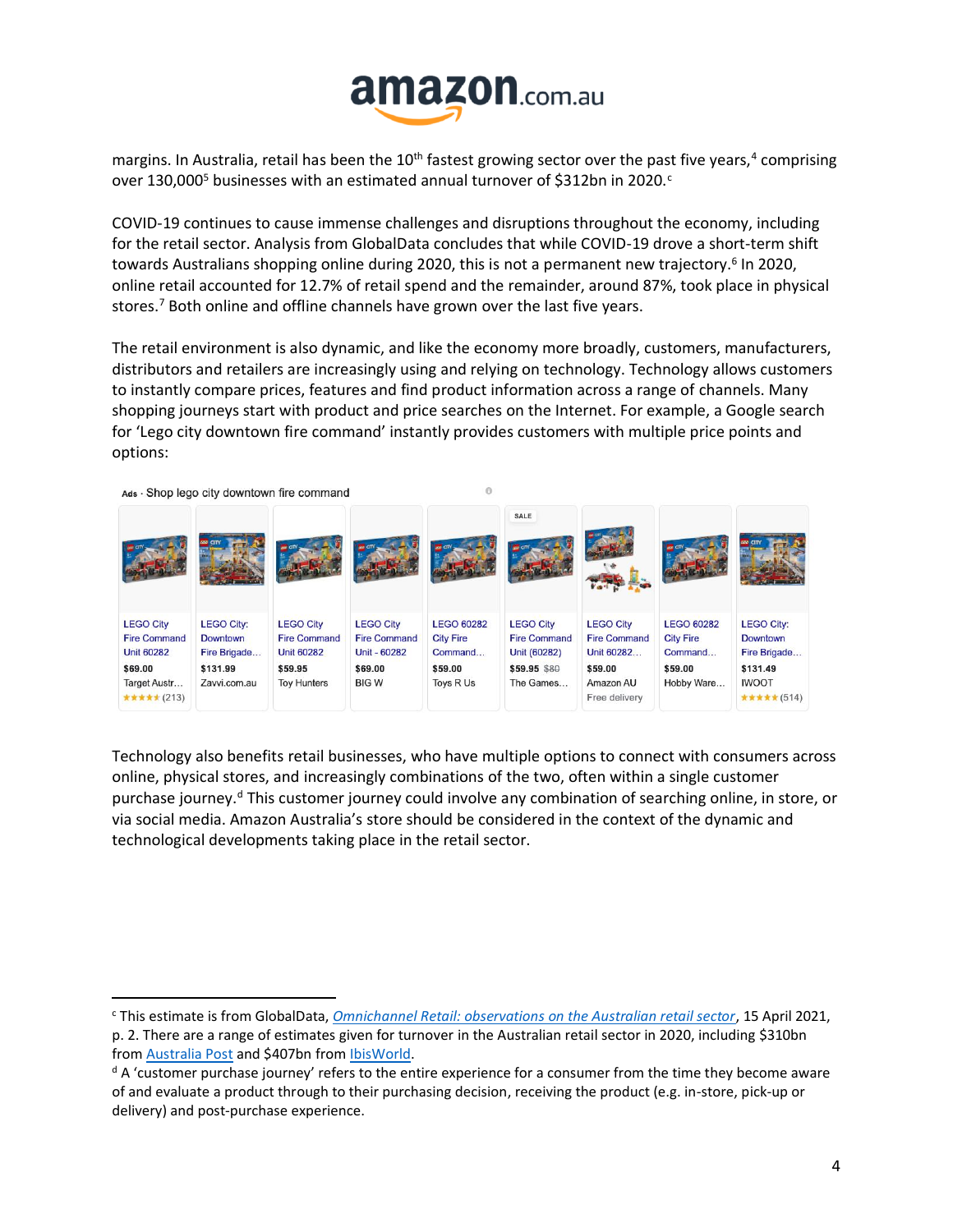

#### *Omnichannel retailing*

Multiple analysts have observed COVID-19 has brought forward consumers' adoption of 'omnichannel' shopping. For example, Australia Post's Shopping Report concludes "[t]*he events of 2020 gave rise to a sudden and permanent shift in buyer behaviour. Shoppers' habits have changed and while they are more engaged than ever, they are also more comfortable buying from a broader cross-section of retailers and categories*".<sup>8</sup> Omnichannel retail involves consumers combining physical and online channels, often within the same purchase journey. For example, a customer may search for a product in-store (physically or online), pay for it online but pick it up at a store (including through 'click and collect' or 'curbside pickup'<sup>e</sup> ); buy online and have it delivered to their home; or buy through a peer-to-peer or social media platform and collect or have it delivered.

These trends are shown in analysis by GlobalData of retail in Australia between 2019 and 2020:



<sup>e</sup> Also called drive-up, curbside pickup, or car boot delivery. A service where consumers pay for a product online but then collect the product they have purchased from outside of a physical store. This includes services where the product or products are brought directly to cars and methods such as outdoor locker collection.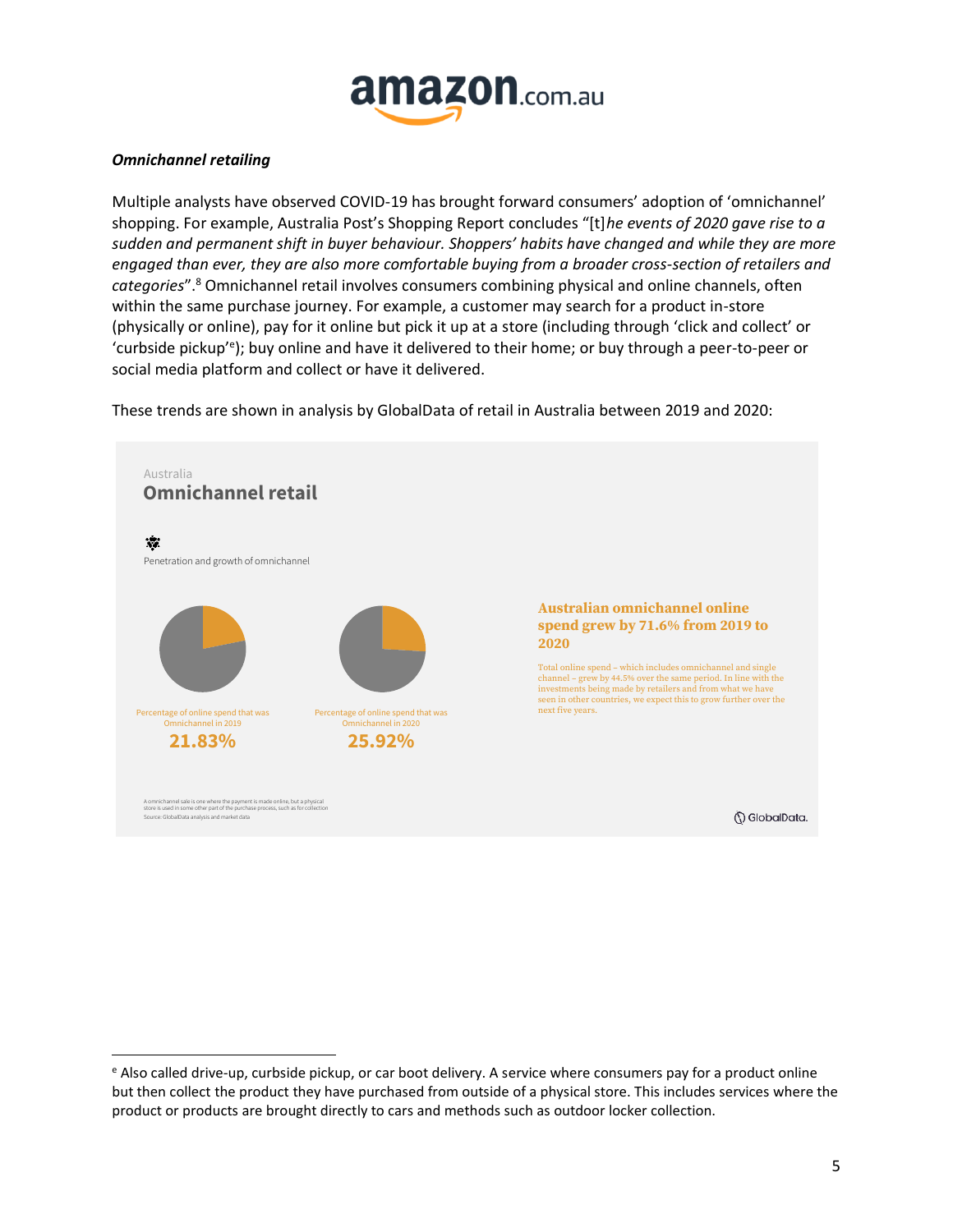# **amazon.com.au**

**56.9**

**51.0**

**41.2**

**services**

() GlobalData.

# **Retailer views: omnichannel** Australia



Consumer adoption of omnichannel shopping has led to corresponding investments by retailers, in particular large existing retailers with deep store networks as they shift to meet consumer expectations by offering online sales with curbside delivery or click and collect.

![](_page_5_Figure_4.jpeg)

The data depicts an increasingly familiar experience for many Australians: browsing online, visiting different physical and online stores and looking for the best prices and selection, and the most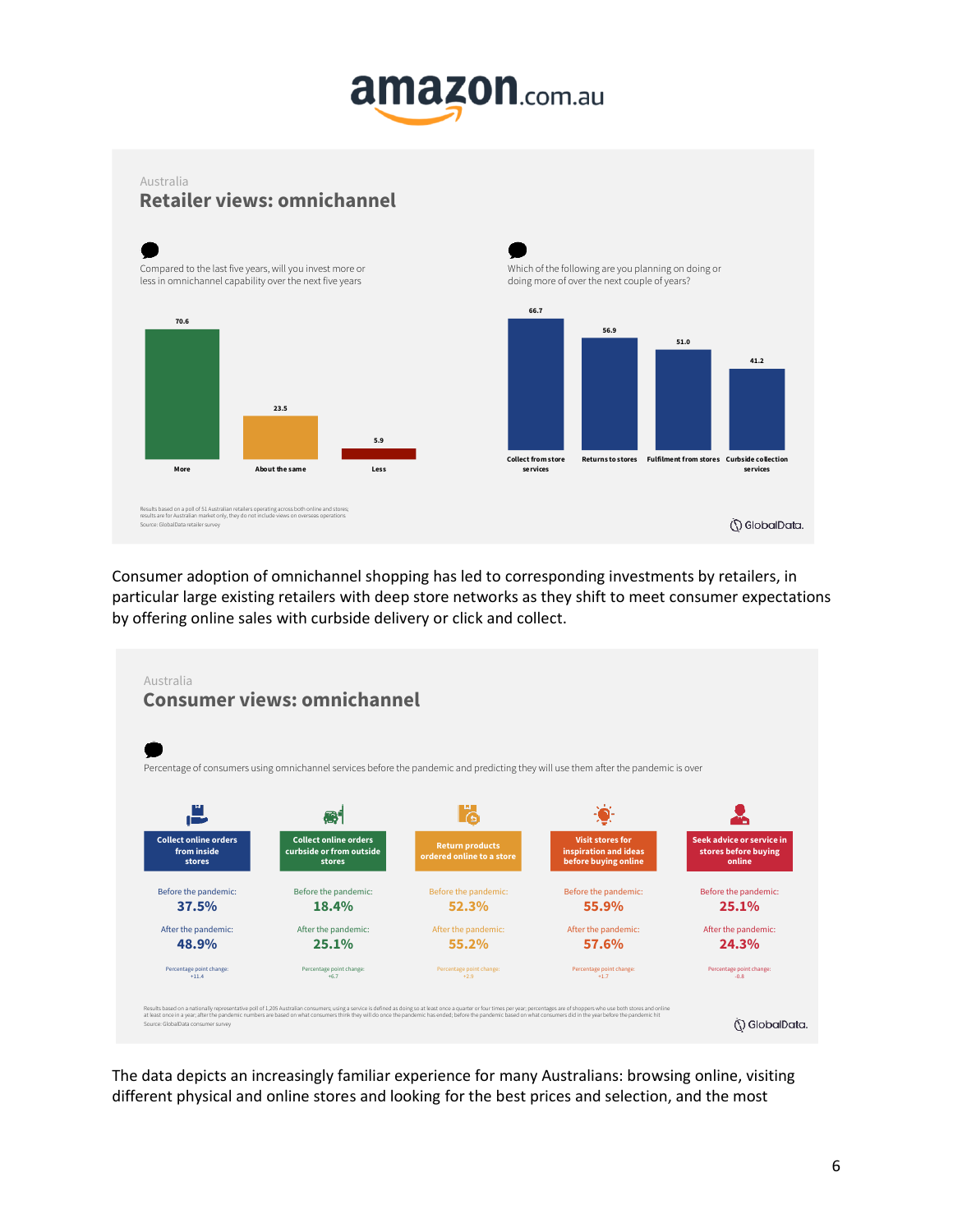![](_page_6_Picture_0.jpeg)

convenient way to get the products they need and want. According to Shopify, 73% of shoppers used multiple channels before making a purchase.<sup>9</sup> These consumers are shopping by seamlessly switching between online and offline stores for different purchases, and even within single purchase journeys, and this trend is increasingly blurring the lines between channels.<sup>10</sup> As Shopify's website says, "*Your customers aren't on one channel. They're on all of them*".<sup>11</sup>

# *Intense competition for customers across all channels*

Competition throughout Australia's retail sector is intense, with retailers competing for the same customers across increasingly interchangeable physical and digital channels:

- *Retail stores:* Amazon competes with a host of large established retailers in Australia, including retailers with deep store and fulfilment networks and well-known brands across a range of product categories including consumer electronics, department store goods, fashion, hardware, grocery and many more. Physical stores are a key part of the Australian shopping experience and in 2020, around 87% of local retail spending was in physical stores.<sup>12</sup> In some categories, such as food and grocery, the proportion of online sales is estimated at just 3.8%,<sup>13</sup> underscoring the importance of physical stores even in an omnichannel retail environment.
- *Online stores:* Many well-known Australian retailers have expanded by developing online stores. Retailers can also access fast-growing services (such as Shopify $14$ ) which facilitate entry and expansion online by providing hosted, cloud-based store fronts and checkouts. These services also offer retailers a range of features such as managing delivery options (click and collect or home delivery), customer email services, and apps that retailers can customise.<sup>15</sup> These newer online offerings are in addition to a wide range of pure online stores that compete in multiple product segments, including: Booktopia/A&R<sup>16</sup> (books), MWave<sup>17</sup> (computers), Adore Beauty<sup>18</sup> (cosmetics) and Appliances Online<sup>19</sup> (appliances).
- *Combining physical and online retail stores:* Technology has allowed established retailers to leverage their physical store and distribution networks to meet customer expectations by offering online sales with click and collect services or curbside deliveries. In Australia, retailers of all sizes are offering click and collect services, including over 65 major store networks such as Bunnings, BWS, Coles, Dan Murphy's, David Jones, Freedom and Harvey Norman.<sup>20</sup> Other combinations of physical and online include stores that showcase a limited selection while using technology to show customers greater options, including buying online and delivery, and online stores using commercial agreements for physical collection points. <sup>f</sup> Analysts GlobalData observe online channel growth coming from established retailers is closely connected to physical stores.<sup>21</sup>
- *Online marketplaces:* Australia has also seen the rapid growth and expansion of online marketplaces offering millions of products and significantly expanding consumer choice. Today, consumers can choose between numerous online marketplaces including eBay, $^{22}$  MyDeal, $^{23}$ Kogan,<sup>24</sup> Catch,<sup>25</sup> Fishpond,<sup>26</sup> Grays.com,<sup>27</sup> Groupon,<sup>28</sup> Gumtree,<sup>29</sup> Etsy,<sup>30</sup> THE ICONIC,<sup>31</sup> Newegg, $32$  and many others. Established retailers like Myer $33$  and Bunnings also operate marketplaces and new marketplaces continue to emerge. For example, Australia's largest grocery retailer Woolworths announced in April 2021 that it will open a marketplace later this

<sup>f</sup> For example, [Parcelpoint](https://parcelpoint.com.au/) advertises 14,000 collection locations around Australia and 200 retail partners, including Amazon Australia, eBay and THE ICONIC.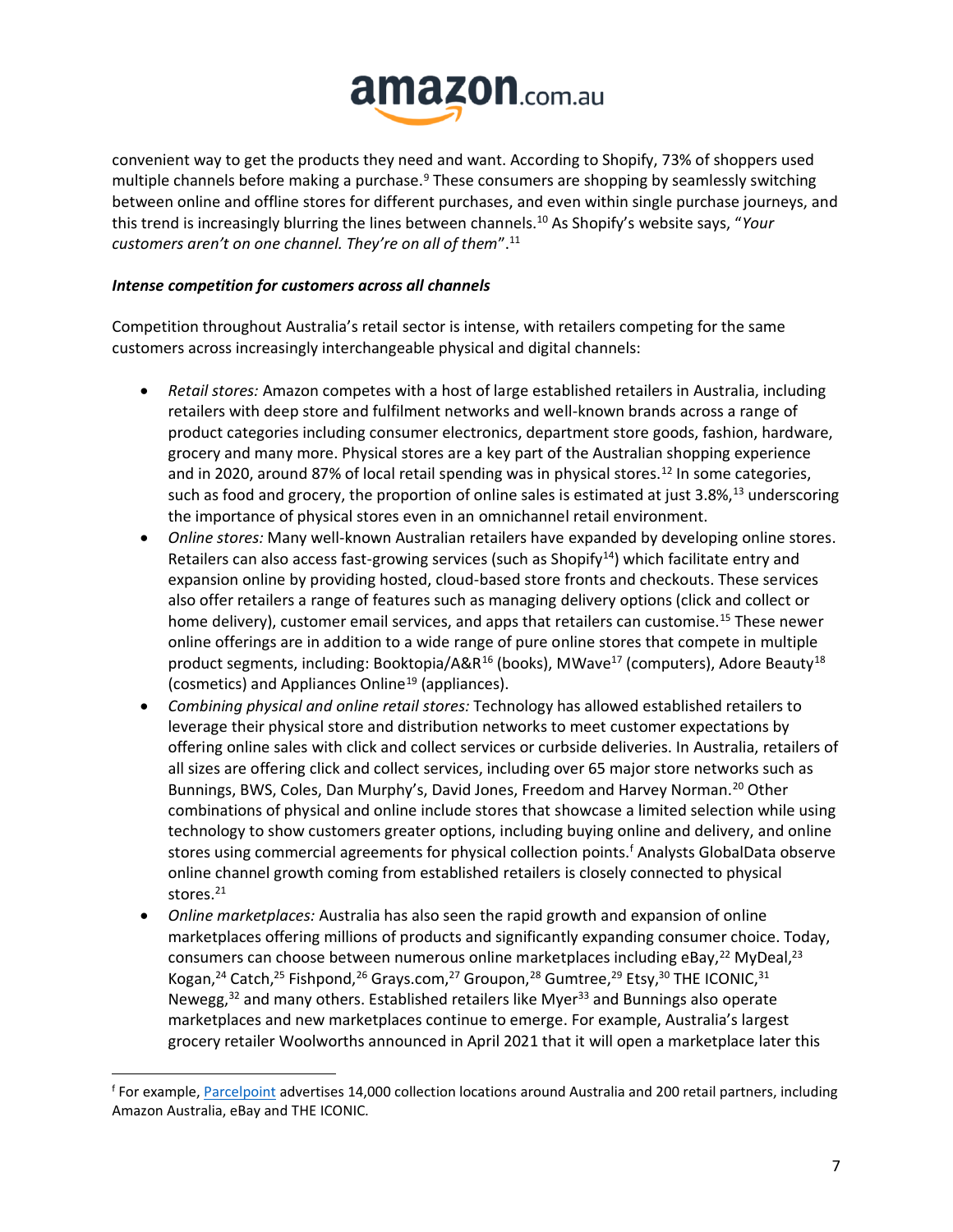![](_page_7_Picture_0.jpeg)

year called 'Everyday Market', offering products in categories such as homewares and clothing, and including Big W's product range (owned by Woolworths).<sup>34</sup> Marketplacer is an Australian firm that builds marketplaces for retailers who want to pursue their own online marketplace strategies, and has done so for many businesses, including Myer, Bob Jane T-Marts, FishBrain, Providoor, Petstock and others.<sup>35</sup>

- *Overseas marketplaces:* There are also numerous overseas online retailers selling and shipping to Australia, such as Wish,<sup>36</sup> AliExpress, Match.com and many others.
- *Social media*: Social media companies are increasingly part of the retail landscape, as they start to rollout online storefronts where people can browse, explore and purchase products directly without visiting a separate website. $37$  In Australia, Facebook has its own marketplace ('Facebook Marketplace'). Globally, Facebook reportedly hosts 1.2m shops across both Facebook and Instagram. According to Facebook, in the US more than one in three people use Marketplace each month to buy and sell things.<sup>38</sup> There are also reports that Facebook plans to link its 'Shops' with its Marketplace and WhatsApp.<sup>39</sup>

This shows that the retail sector, in which marketplaces operate, is highly competitive with Australian consumers having a myriad of interchangeable retail options.

# *Intense competition for sellers who can choose from multiple channels or to list on multiple channels*

Before the development and growth of online retail channels, and more recently omnichannel shopping, sellers had fewer options to reach customers and barriers to entry were high. Today, technology has shifted the retail landscape, reduced barriers to entry and opened up a wide range of channels for sellers, including:

- *Existing retailers*: Sellers can supply their products to many of Australia's large, well-known retailers which have physical and now online stores.
- *Existing retailers with marketplaces*: Large Australian retailers like Woolworths, Bunnings and Myer are welcoming sellers into their marketplaces. As discussed above, in April 2021 Woolworths announced it is developing an 'Everyday Market'<sup>40</sup> which it describes as providing fresh opportunities for new suppliers to partner with Woolworths to grow their businesses. $41$ Bunnings, Australia's leading home improvement retailer, operates 'Bunnings Marketplace', offering products by sellers in a wide range of categories, e.g. fitness and electronics.<sup>42</sup> Myer operates the 'Myer Market' which offers sellers the opportunity to sell on myer.com.au.<sup>43</sup>
- *Online marketplaces*: Sellers can choose between multiple online marketplaces in Australia, including eBay, Kogan, Catch, MyDeal, Fishpond, Groupon, Gumtree, <sup>44</sup> Grays.com, THE ICONIC, and Etsy, <sup>45</sup> with others emerging all the time as firms like Marketplacer enable retailers to offer their own marketplaces.
- *Direct to consumers*: Sellers can also sell direct to consumers using services like Shopify to build their own online stores or peer-to-peer options like Gumtree or Facebook Marketplace (in some cases).<sup>g</sup>

<sup>g</sup> Australian car dealerships are allowed to sell vehicles through Facebook Marketplace, but selling in other categories is currently only open to individual sellers.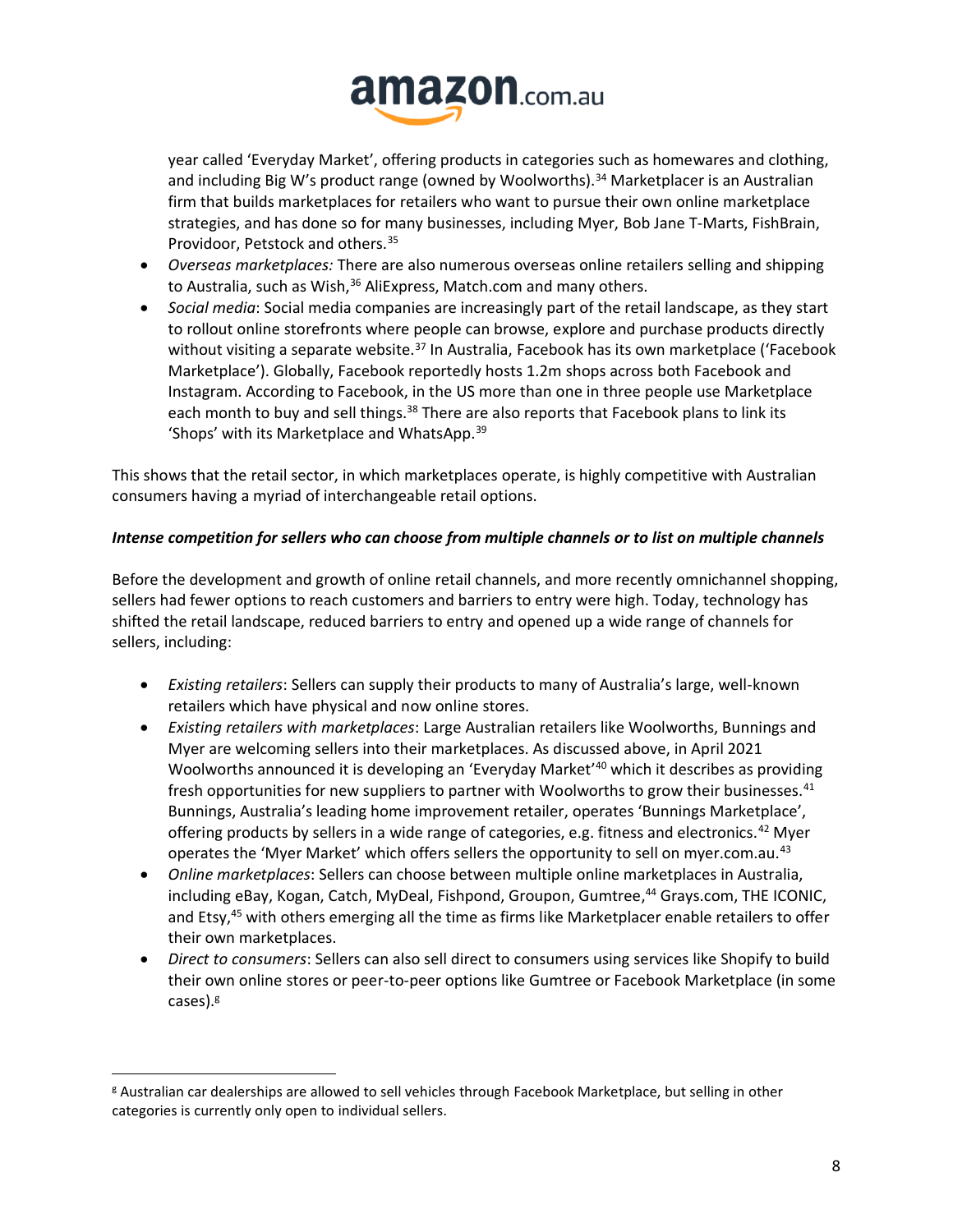![](_page_8_Picture_0.jpeg)

Sellers also multihome by listing their products concurrently across all the channels above. Multichannel listing software (e.g. Shopify, BigCommerce and Magento) lets sellers manage product listings across multiple channels, including internationally. These services allow sellers to set up product data and descriptions in one place, using a dashboard to manage their product across multiple channels (for example, online stores and multiple marketplaces). Amazon Australia's experience is that our Seller Partners use a variety of channels including the Amazon Australia store, their own online stores, other marketplaces and social media to offer their products to consumers.

# **2. The benefits consumers and third-party sellers derive from using the marketplaces**

# *Innovating to create a great shopping experience*

Globally, Amazon has sought to constantly innovate, always with a long-term commitment to serving customers. For example, customer reviews were one of Amazon's earliest innovations, and one that many people questioned, wondering how letting people post negative reviews would help sell products. The answer is because Amazon has always been in the business of helping customers make better purchasing decisions. Today, customer reviews are a critical part of Amazon globally. Every day, customers from around the world take to Amazon to write reviews - customers can now upload images, answer other customers' questions about a product and rate one another's reviews - and customers use these reviews to inform their purchasing decisions.

Amazon Australia is focused every day on inventing on behalf of our customers to meet their desire for lower prices, better selection and convenient services. One way we aim to provide a wide selection of products is through Seller Partners that sell in the Amazon Australia store, offering more options for our customers. Many of these Seller Partners are SMBs.

Globally, almost 60% of the sales of physical products sold in the Amazon store (by value) are now made by Seller Partners - not Amazon.<sup>46</sup> This marketplace model is the result of constant innovation on behalf of customers, with some notable failures and lessons learnt. Amazon.com launched in the United States in 1994 and followed a well-worn retail path of purchasing products in bulk from brands and distributors and selling them directly to consumers through the Amazon.com store. A desire to provide customers with greater selection saw Amazon invite Seller Partners onto its store in 1999. However, early approaches required customers to click through to separate storefronts from the Amazon homepage. It became clear that it was difficult for customers to find all available products and offers for specific items by requiring them to 'walk the aisles' of two separate storefronts.

Amazon tried another approach by inviting Seller Partners to sell directly in Amazon's store, alongside products sold by Amazon. This approach went a step further whereby if more than one Seller - whether it was Amazon or a Seller Partner - offered the same product, those offers would be listed on the same product page. This single product page included key information about the product and the available offers to choose from (such as whether Amazon or a Seller Partner were offering the product, offer prices, and delivery options). By listing all offers together, customers could easily compare and select from all of the available options. This innovation was regarded as risky at the time, and required a large investment, both to help Seller Partners succeed and to ensure that Amazon's store would continue to meet the high standard the business set for customers' shopping experience. The expanded selection and choice provided by Seller Partners created a better shopping experience for customers. Having all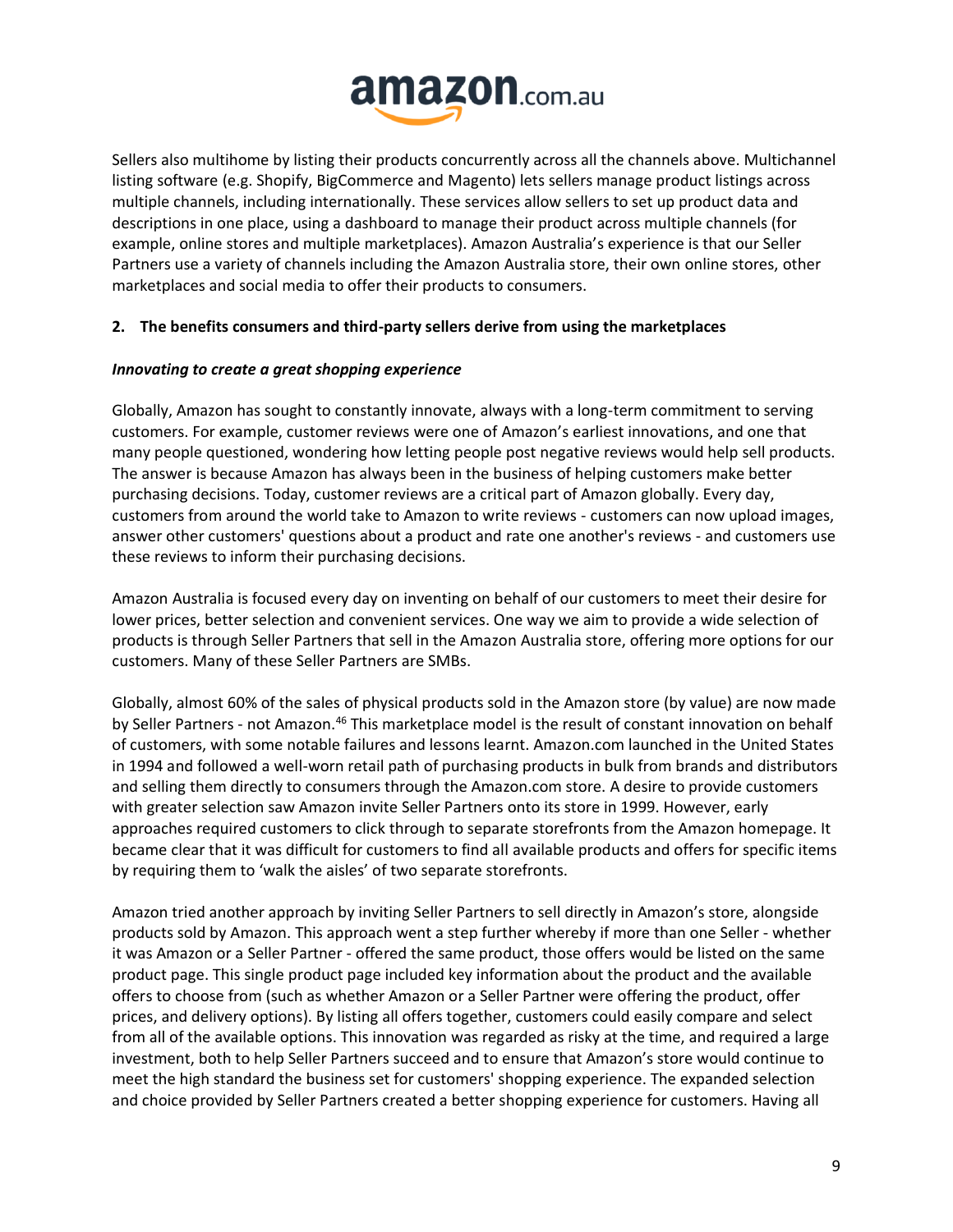![](_page_9_Picture_0.jpeg)

the products in a single set of 'aisles' allowed customers to quickly and easily compare products and prices, while placing all Seller Partners' offers for a product on a single product page helped keep prices low for customers. Customers saved time, just walking the aisle once, and saved money - and kept coming back to the Amazon store as a result.

Amazon has continued to improve single-product pages, adding new features such as customer product questions and answers, enhanced content such as videos, and enabling customers to 'view other offers' with a single click. By including Seller Partners' offers on a single product page, customers have more choices, and great prices, while Seller Partners can reach more customers and benefit from Amazon's significant investments in marketplace technology to constantly improve the offering to Seller Partners, putting them on an equal footing with Amazon's retail offering. This single product page approach has been so successful, other marketplaces have followed our approach.

# *Innovating to create a great delivery experience for customers and sellers*

In February 2018, Amazon Australia opened up its warehouses and fulfilment services to Seller Partners through the FBA program. FBA is an optional service that allows Seller Partners to use Amazon's stateof-the-art fulfilment services to store, pack, and ship their products directly to customers, and leverage Amazon's customer service for products they sell through FBA. In early 2019, Amazon Australia launched Multi-Channel Fulfilment, allowing Seller Partners to fulfil orders from any of their off-Amazon sales channels in Australia using the same delivery speeds as FBA. By enrolling in FBA, Seller Partners can deliver products to 90% of Australia's population in as fast as two days, and in some cases faster.

#### *A growing impact for Australian SMBs*

Since January 2019, Amazon Australia has launched more than 100 new features, tools and services for Seller Partners in Australia. For example, in 2019 we launched the Amazon Launchpad program, highlighting innovative, cutting-edge products from startups and entrepreneurs from around Australia and the world, making it easy for them to on-board, market and launch new products to millions of Australian customers. Participants benefit from premium product pages on the Amazon.com.au Launchpad store, marketing support, global infrastructure and access to Amazon Australia's local fulfilment network, while the program gives Australian consumers the chance to discover new emerging brands. Alongside the program, in 2020 and 2021, Amazon Australia has run an SMB Grants initiative - Amazon Launchpad Innovation Grants - with the five 2021 winners receiving a package worth more than \$200,000. The goals of the initiative are to foster innovation and support Australian SMBs during an extremely challenging time by helping grow their businesses through e-commerce.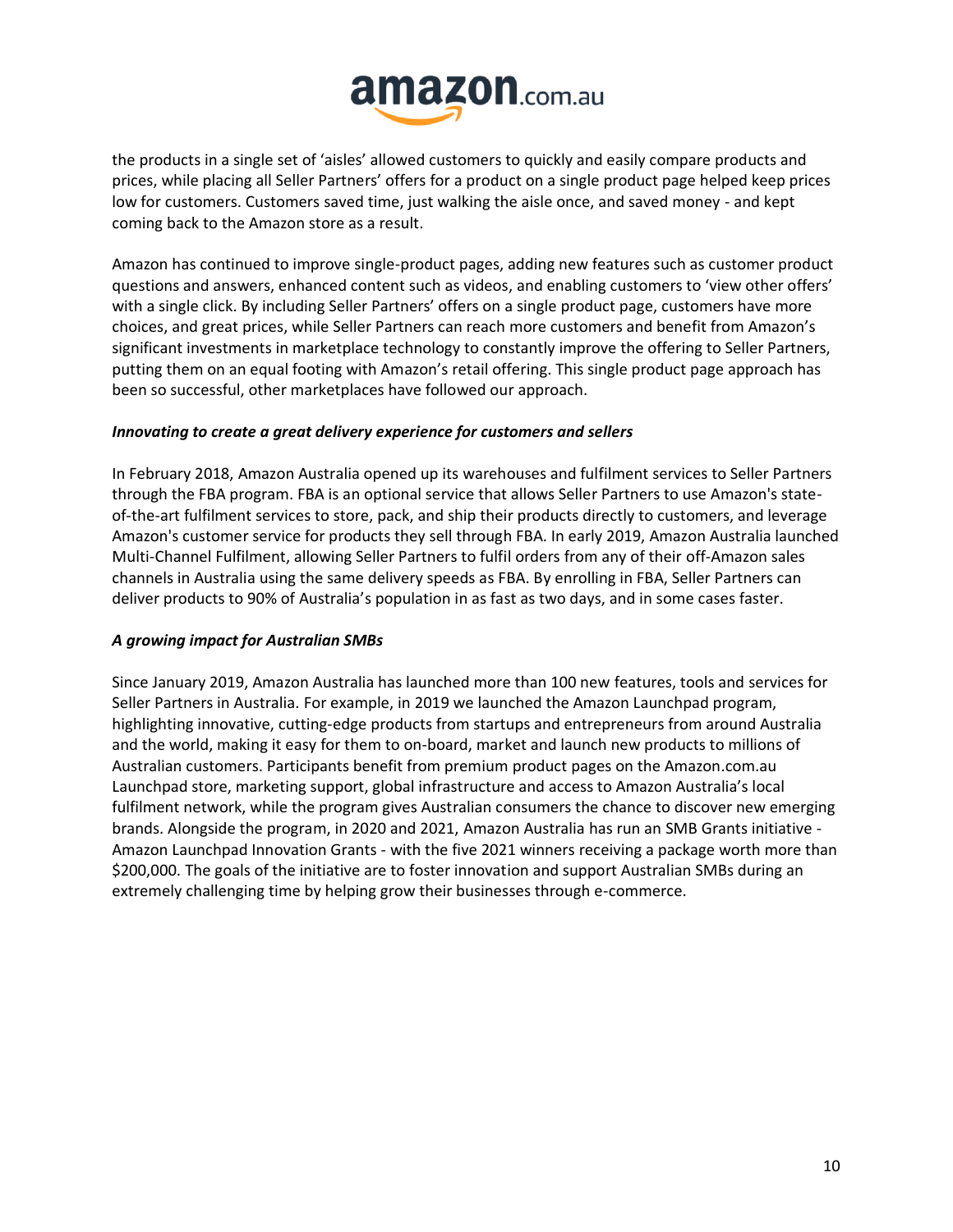![](_page_10_Picture_0.jpeg)

*Case study – Amazon Launchpad Innovation Story: Lyre's Non-Alcoholic Spirits Co.*

![](_page_10_Picture_2.jpeg)

Lyre's was co-founded by Carl Hartmann and Mark Livings and joined Amazon Launchpad when the program launched in 2019. An innovative beverage company using cutting edge food science, Lyre's has recreated all the major alcoholic spirits in non-alcoholic format. With Lyre's, it's possible to make the vast majority of the top 50 cocktails in the world.

Lyre's' business was greatly impacted by the

sudden closure of bars and restaurants following lockdown restrictions worldwide in 2020. Fortunately, Lyre's had launched their business with a strong focus on e-commerce, and they quickly diverted their resources to be solely on e-commerce to maximise growth through this period. Lyre's has quickly become one of the fastest growing new consumer products in the world, with distribution in Australia, NZ, USA, UK and Singapore amongst other locations. The Amazon Launchpad program has been important for the business, and a major driver of their growth.

# **3. The nature of the marketplaces' terms and conditions, fees, and other charges and their impact on third-party sellers and consumers**

Amazon Australia works hard to provide Seller Partners with competitively priced services. We know Seller Partners have more options than ever to reach customers, including through their own online stores, retailer operated stores and storefronts on other marketplaces. In the dynamic and continuously evolving retail sector, these options will only continue to grow. This competitive pressure drives us to provide Seller Partners with great value because when they succeed, we succeed.

The Amazon Services Business Solutions Agreement (BSA) governs Amazon's relationships with Seller Partners and the suite of optional Amazon services available to them. Seller Partners have a choice between two selling plans: the individual Seller plan, which includes a per-item fee (0.99 excluding GST), and a Professional Seller plan that includes a monthly subscription fee (49.95 excluding GST) but no peritem fees. In addition, all Seller Partners pay a referral fee on each item sold, calculated as a percentage of the total sales price. The referral fees vary by product category or sub-category, are pre-determined and set out transparently on Amazon's website. Optional services available to sellers for additional fees include FBA and Amazon Advertising.

# **4. How marketplaces determine which products are given more prominent placement or are more visible on the marketplace, and how this impacts competition and consumers**

Amazon Australia's business is premised on the belief that if customers have good experiences, they will return to the Amazon Australia store for future purchases. We understand that if we don't provide a good experience, customers will easily shop elsewhere. We also know that customer trust is hard to win and easy to lose. For these reasons, Amazon Australia's goal is to highlight offers to help customers find what they will want to purchase. We are constantly refining our predictions of the "best fit" for the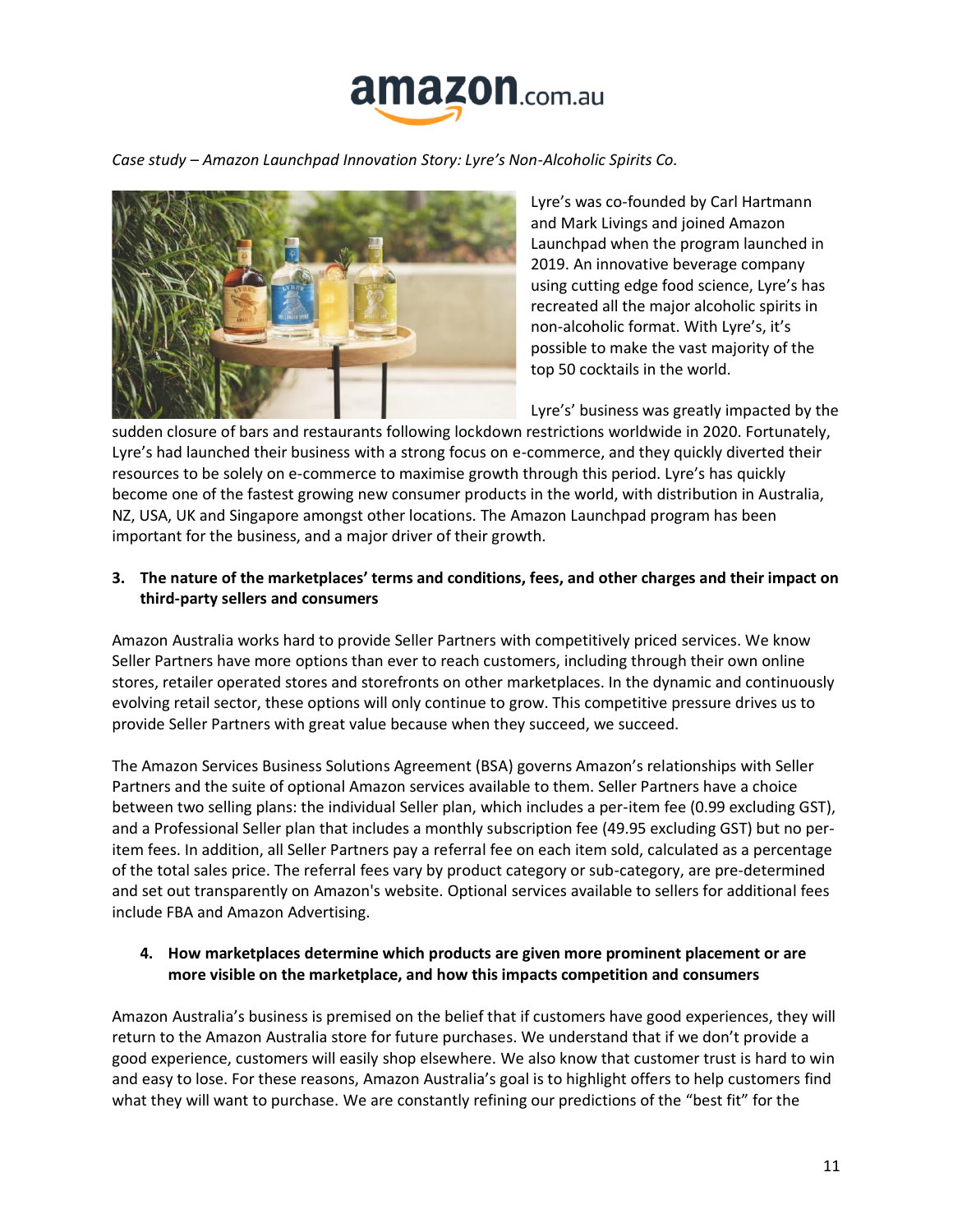![](_page_11_Picture_0.jpeg)

customer based on factors like customer actions (such as how frequently an item was purchased by other customers), the product's price, delivery speed, what's selling well and new (like the latest mobile phone model or a new album release), and measures of post-purchase satisfaction like return rates. Sometimes customers tell us - directly or through their actions - that they're not satisfied with a product they bought. We respond to that feedback by ranking other products - ones we have determined customers are more likely to love - higher in search results. We want customers to return to the Amazon Australia store for future purchases, and we do this by ensuring a high-quality customer experience.

For products in the Amazon Australia store, there are often multiple offers, including from Amazon and various Seller Partners. Each has its own price, shipping fees, delivery promise, and returns policy. When there are multiple offers available for a product, we feature the best of those offers, based on the criteria mentioned above, prominently on the product page (the "featured offer"). Customers are also able to explore other offers available for a particular product.

| <b>BECOMING</b>                                                                      | by Michelle Obama ~ (Author)<br><b>食食食食</b> × 102,966 ratings                                                                                                                                                                                                                                                                                                                                                                                                                                                                                                                                                                                                                                                                                           |                                               |                      |                      |                                        | RRP: \$49.99 Details ~<br>Save: \$25.49 (51%)<br>FREE delivery: Monday, 23 Aug on     |
|--------------------------------------------------------------------------------------|---------------------------------------------------------------------------------------------------------------------------------------------------------------------------------------------------------------------------------------------------------------------------------------------------------------------------------------------------------------------------------------------------------------------------------------------------------------------------------------------------------------------------------------------------------------------------------------------------------------------------------------------------------------------------------------------------------------------------------------------------------|-----------------------------------------------|----------------------|----------------------|----------------------------------------|---------------------------------------------------------------------------------------|
|                                                                                      | See all formats and editions                                                                                                                                                                                                                                                                                                                                                                                                                                                                                                                                                                                                                                                                                                                            |                                               |                      |                      |                                        | first order.                                                                          |
|                                                                                      | Kindle<br>\$15.99                                                                                                                                                                                                                                                                                                                                                                                                                                                                                                                                                                                                                                                                                                                                       | Audiobook<br>\$0.00                           | Hardcover<br>\$24.50 | Paperback<br>\$22.35 | Audio CD<br>\$38.03                    | Fastest delivery: Tuesday, 17 Aug                                                     |
|                                                                                      | Free with your Audible trial<br>25 New from \$24.50<br>16 New from \$22.35<br>13 New from \$32.49<br>Read with Our Free App<br>An intimate, powerful, and inspiring memoir from the First Lady of the United States                                                                                                                                                                                                                                                                                                                                                                                                                                                                                                                                     |                                               |                      |                      |                                        | Select delivery location<br>In stock.<br>Quantity: 1 v                                |
|                                                                                      | Featured<br>In a life filled with meaning and accomplishment, Michelle Obama has emerged as one of the most<br>iconic and compelling women of our era. As First Lady of the United States of America-the first<br>Offer<br>African-American to serve in that role-she helped create the most welcoming and inclusive White<br>House in history, while also establishing herself as a powerful advocate for women and girls in the U.S.<br>and around the world, dramatically changing the ways that families pursue healthier and more active<br>lives, and standing with her husband as he led America through some of its most harrowing moments.<br>Along the way, she showed us a few dance moves, crushed Carpool Karaoke, and raised two down-to- |                                               |                      |                      |                                        | <b>Add to Cart</b><br><b>Buy Now</b>                                                  |
|                                                                                      |                                                                                                                                                                                                                                                                                                                                                                                                                                                                                                                                                                                                                                                                                                                                                         |                                               |                      |                      |                                        | Secure transaction                                                                    |
|                                                                                      |                                                                                                                                                                                                                                                                                                                                                                                                                                                                                                                                                                                                                                                                                                                                                         |                                               |                      |                      |                                        | Ships from Amazon<br>Sold by<br>Mint, Growing                                         |
| earth daughters under an unforgiving media glare.<br>< Read more<br>See all 2 images |                                                                                                                                                                                                                                                                                                                                                                                                                                                                                                                                                                                                                                                                                                                                                         |                                               |                      |                      | Add a gift receipt for easy<br>returns |                                                                                       |
| <b>Follow the Author</b><br>Michelle<br>+ Follow<br>Obama                            | Save on select Books<br>Discover deals on fiction, non-fiction, children's books and more Shop now                                                                                                                                                                                                                                                                                                                                                                                                                                                                                                                                                                                                                                                      |                                               |                      |                      |                                        | Add to Wish List<br>Add to Baby Wishlist                                              |
|                                                                                      |                                                                                                                                                                                                                                                                                                                                                                                                                                                                                                                                                                                                                                                                                                                                                         |                                               |                      |                      |                                        | Share M 1 0 <embed/>                                                                  |
| Frequently bought together                                                           |                                                                                                                                                                                                                                                                                                                                                                                                                                                                                                                                                                                                                                                                                                                                                         |                                               |                      |                      |                                        | <b>Other Sellers on Amazon</b>                                                        |
|                                                                                      |                                                                                                                                                                                                                                                                                                                                                                                                                                                                                                                                                                                                                                                                                                                                                         | Total Price: \$74.95<br>Add all three to Cart |                      |                      | Other Offers                           | Add to Cart<br>\$26.00<br>FREE Delivery on first order. Details<br>Sold by: Amazon AU |
|                                                                                      | <b>GNSSYR</b>                                                                                                                                                                                                                                                                                                                                                                                                                                                                                                                                                                                                                                                                                                                                           |                                               |                      |                      |                                        | Add to Cart<br>\$32.45<br>& FREE Delivery<br>Sold by: OzStack                         |
| These items are shipped from and sold by different sellers. Show details             |                                                                                                                                                                                                                                                                                                                                                                                                                                                                                                                                                                                                                                                                                                                                                         |                                               |                      |                      |                                        | \$42.00<br>Add to Cart                                                                |
|                                                                                      |                                                                                                                                                                                                                                                                                                                                                                                                                                                                                                                                                                                                                                                                                                                                                         |                                               |                      |                      |                                        |                                                                                       |

Most of the time, all of the offers for a product are from Seller Partners. Globally, our retail business has offers for less than 5% of products in our stores that have a featured offer.<sup>47</sup> All of the Amazon Australia retail offers compete fairly to be one of the featured offers based on the same criteria, such as low price (inclusive of delivery), fast delivery, a track record of good customer service, and reliability in meeting delivery promises.

The featured offer reflects the offer that past customer choices tell us is the one that customers are most likely to buy if they compared all of the available offers. Customer preference determines which offer we feature. The vast majority of customers who take the time to compare all of the non-featured offers ultimately select the offer we've featured on the product page, which confirms that we're doing a good job predicting what customers want.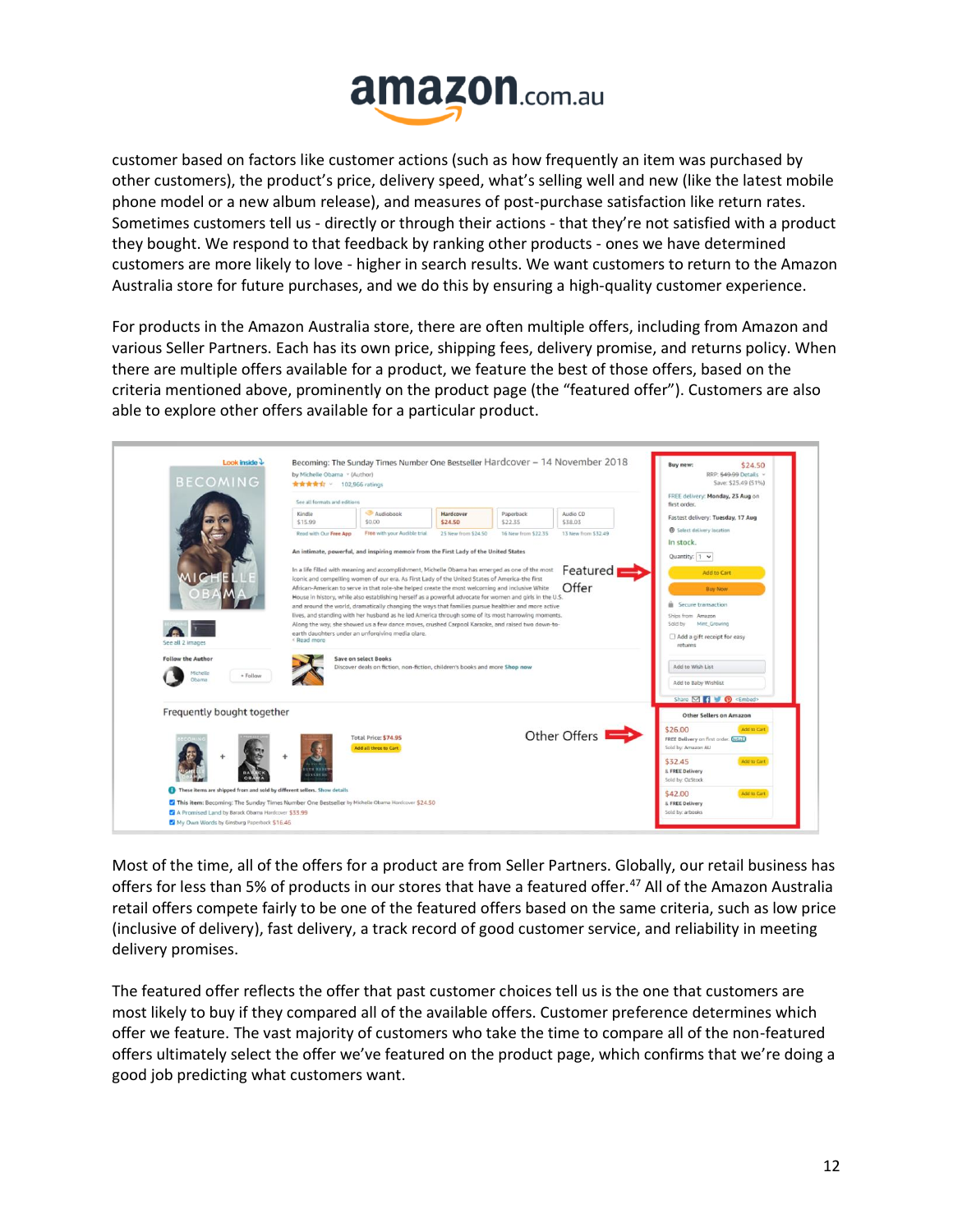![](_page_12_Picture_0.jpeg)

# **5. The extent to which marketplaces collect, analyse, and use data from third-party sellers and consumers**

Amazon's objective when designing our shopping and discovery experience is to feature items that Amazon believes customers are looking for and will want to purchase. We use aggregated data to continuously improve our store, including by featuring the products customers want, helping customers find great products, and making sure we have enough inventory.

We use data about shopping trends in our store to promote products from Amazon and Seller Partners and highlight offers through features like best-seller lists, related product recommendations, and customer reviews. We also use information about individual Seller Partners to protect our customers and Seller Partners from fraud and abuse, as discussed further below. Our continued success depends on providing a great experience – not only for our customers who benefit from wider selection and increased competition that helps keep prices low - but also for Seller Partners, which means we place a priority on protecting their personal and proprietary information while providing the data analytics and tools they need to grow their businesses.

Amazon has a longstanding commitment to privacy and data security, and we are not in the business of selling personal data. Amazon's privacy notice ([www.amazon.com.au/privacy\)](http://www.amazon.com.au/privacy) describes what information Amazon collects and how that information is used. Examples of the types of information Amazon collect includes:

- Information that customers provide related to their use of Amazon.com.au. For example, customers provide information when they shop for or purchase products or services, use features on Amazon.com.au, and enter information in their account settings. As a result of those actions, customers might provide Amazon the following categories of information: contact information, payment information, location information such as the customer's preferred shipping address, address book information, and account profile information.
- Automatic information Amazon collects and stores when a customer uses Amazon.com.au, including information about their interaction with products or content available through Amazon.com.au. Like many websites, Amazon uses cookies and other unique identifiers and obtains certain types of information when a customer's web browser or device accesses Amazon.com.au. Amazon may also use device identifiers, cookies, and other technologies on devices, applications, and Amazon webpages to collect browsing, usage, or other technical information.
- Information from other sources, including: updated delivery and address information from Amazon's carriers or other third parties, search results and links, including paid listings (such as Sponsored Links) and information about Internet connected devices and services linked with Alexa.

Over the past two decades, Amazon has built into our services various ways for customers to manage and access their data. For example, Amazon Australia gives customers the ability to access a lot of their data instantly through their Account, or to request access to their personal data through a self-service "Request My data" tool.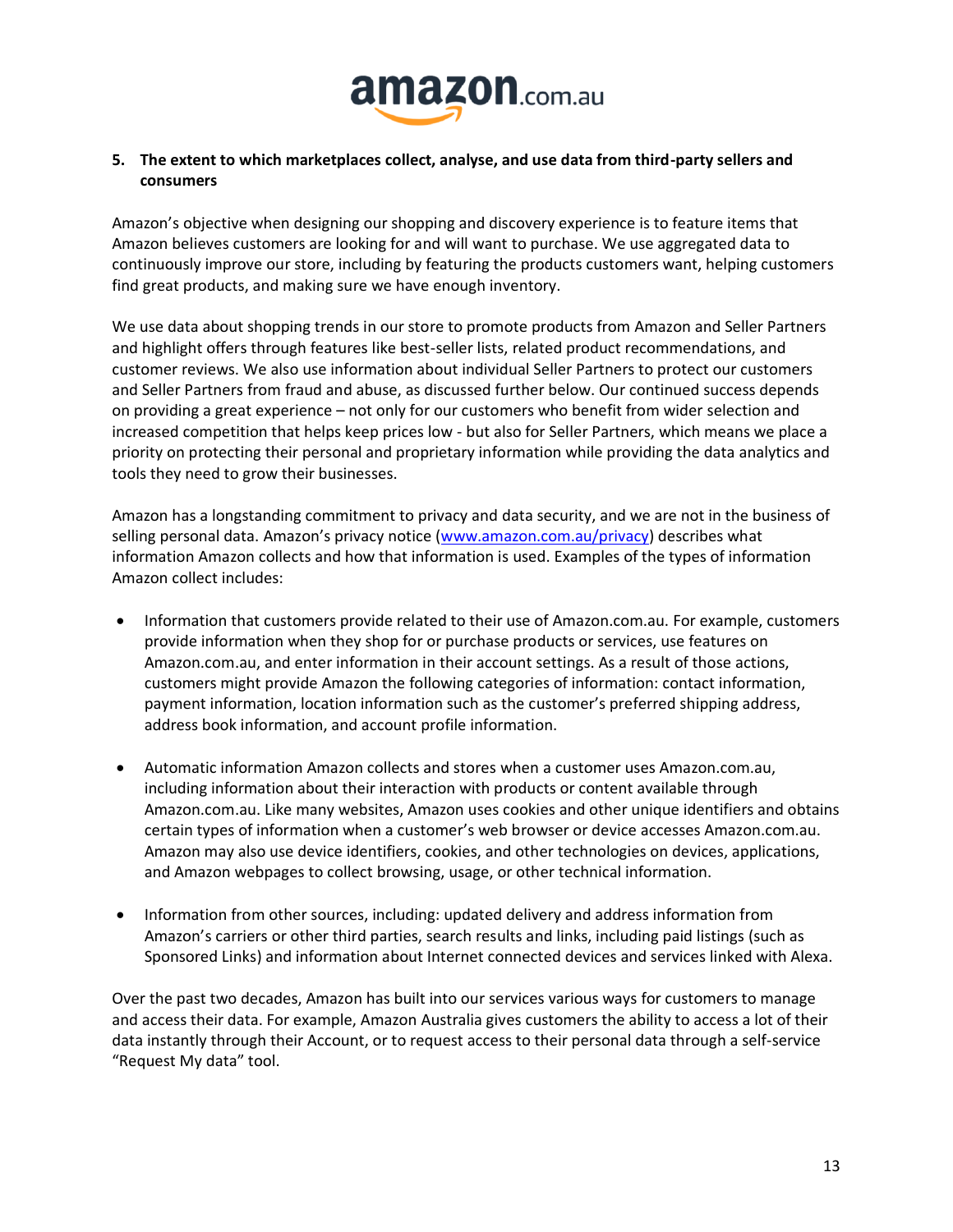![](_page_13_Picture_0.jpeg)

#### *Empowering Seller Partners with data*

Worldwide, more than 7,000 employees are tasked with building and maintaining the systems and tools that make it easier for our Seller Partners to identify, attract, and reach customers, providing our Seller Partners with vital business analytics, and distilling that data into concrete steps to grow their businesses. We provide data directly to Seller Partners to help them manage their businesses, and give key insights like whether they are running low on inventory. We give them access to online tools providing data analytics about their own sales, the number of customers viewing the products they sell, and their conversion rates. Amazon Australia also offers a wide range of APIs which enable the programmatic transfer of data to and/or from third party developers (or Seller Partners themselves). Developers 'integrate' with Amazon's APIs through software applications (e.g. multi-channel listing software) that enable Seller Partners to automate various elements of their online store, including: selection, inventory, pricing, customer notifications, and other aspects of their business in the Amazon Australia store and beyond.

In addition, we offer Amazon Brand Analytics to provide brand owners with information on popular search terms and comparable products, and the Seller University portal that helps Seller Partners find relevant educational content. In addition, through Seller Central, Amazon Australia offers Seller Partners personalised guidance about additional selling programs and features that they can experiment with to accelerate their growth. Each recommendation includes rich educational content (including Seller University videos) to help Seller Partners learn more about the programs.

We go further than any other retailer and tell the world what is selling well in our stores. Every single product lists its sales rank on its product page, and we make lists of best sellers publicly available. This transparency is part of what makes the Amazon store a great place to launch or grow a brand. We also recognise Seller Partners and brands have many other sources of data including insights into the world of shopping that happens outside our store. In Australia, as in other parts of the globe, the majority of retail purchases happen in physical stores, and sellers often turn to third-party business intelligence firms like Nielsen, NPD, ScanData, and many segment-specific data providers, to get insights to grow their businesses. These firms aggregate shopping behaviour across stores, providing broad insights into entire industries so that sellers can find detailed data like average sales prices, total units sold, and revenue for tens of thousands of the most popular products.

# **6. Where marketplaces also supply their own products on the platform, the impact that these sales and associated practices may have on competition with third-party sellers**

Amazon Australia's focus is to offer the widest available selection. However, there are many products available in popular retail outlets that cannot be found on the Amazon Australia store, or that Amazon Australia cannot source or sell itself. In order to enhance the attractiveness of the Amazon Australia store as a whole, we work hard to close the selection gap between the selection offered in the Amazon Australia store and the selection offered by other retail stores. In this context, our relationship with Seller Partners is incredibly important to Amazon Australia and to our customers. Seller Partners help us provide vast selection and great prices to customers. Globally, our retail business has offers for less than 5% of products in our stores that have a featured offer.<sup>48</sup> In turn, we work hard to help Seller Partners reach millions of customers, develop their brand and grow their business.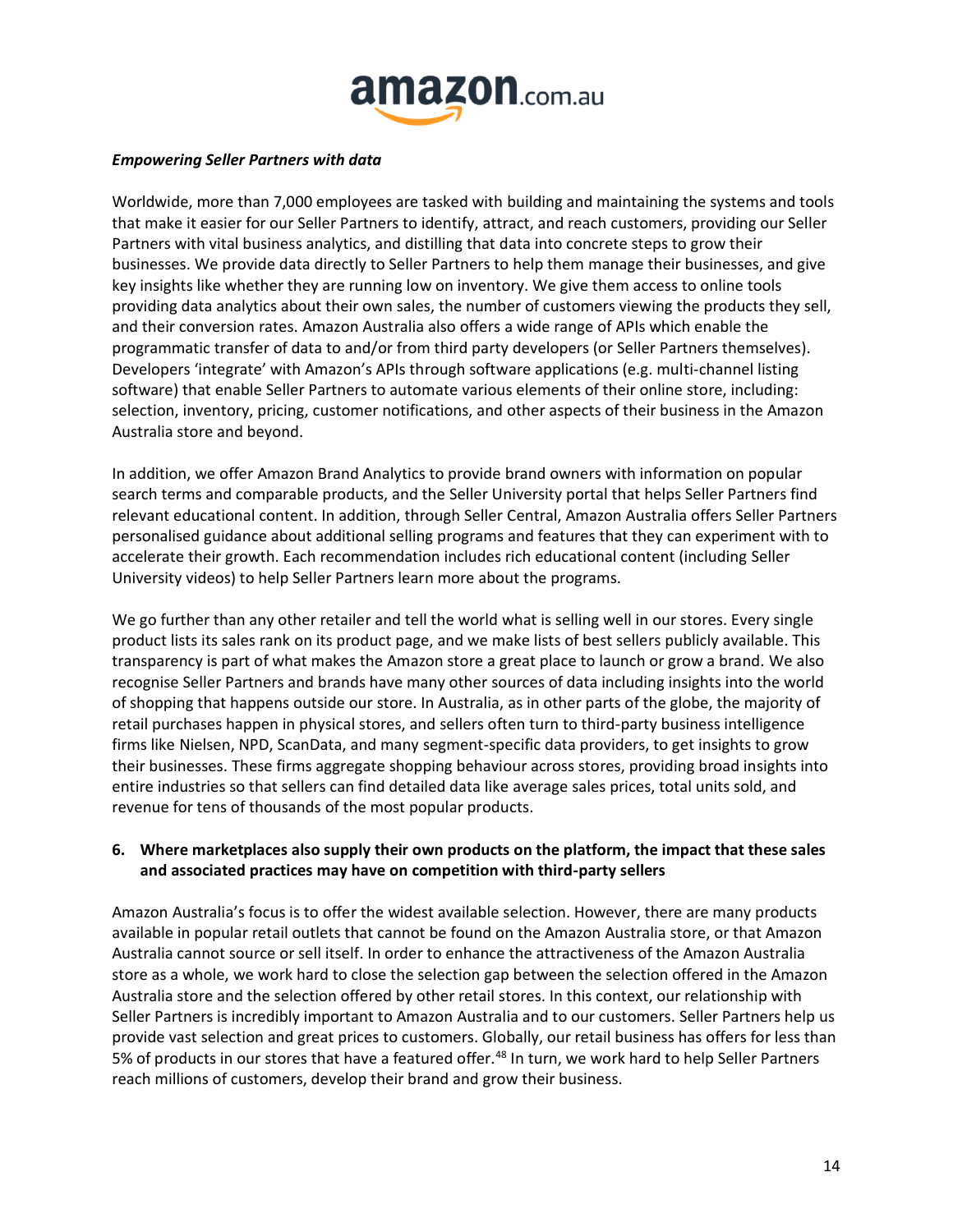![](_page_14_Picture_0.jpeg)

By providing a large number of great offers in the Amazon Australia store, Amazon Australia helps to meet customers' expectations that they will find what they are looking for, at competitive prices, when they visit the store. Seller Partners benefit from the selection provided by Amazon Australia, which makes the store more attractive to customers, and both benefit from the competition between one another on the store. This form of competition is vigorous and demanding but is not a zero-sum game. When customers have great experiences, are offered great prices and decide to return to the Amazon store for future purchases, this creates opportunities for both Seller Partners and Amazon Australia. We have a strong, long-term incentive to ensure vigorous and fair competition amongst Seller Partners, as well as between Amazon Australia and Seller Partners. That intra-marketplace competition is itself an important part of the experience that the Amazon Australia store offers to customers as we compete against the myriad of other retail channels described above.

# **7. The impact of terms and conditions and functionality, offered by the marketplace, on the pricing strategies of sellers and on the final prices consumers pay**

To increase the attractiveness of the Amazon Australia Store to Seller Partners, we offer them competitive terms and conditions. Seller Partners set their own prices in our store. If we see pricing practices on our store that harm customer trust (e.g. setting misleading reference prices or attempts at price gouging), we may remove an offer, or in serious or repeated cases, suspend or terminate selling privileges. We do this in accordance with our Marketplace Fair Pricing Policy. For example, throughout the COVID-19 pandemic, we have utilised a range of methods to locate and remove unfairly priced items in high demand such as protective masks and hand sanitiser. If we find a price that violates our policy, we remove the offer and take swift action against bad actors engaged in demonstrated misconduct, including suspending or terminating their selling accounts. We have also clearly communicated with Seller Partners to ensure they understand our expectations and long-standing policies to help ensure fair pricing.<sup>49</sup>

We also don't want to disappoint customers, so if we or our Seller Partners don't have a good offer that we're confident will preserve customer trust in our store, we won't feature an offer at all. We would rather the customer not buy that product from Amazon than have a poor shopping experience and lose trust in Amazon Australia. Of course, even when we choose not to feature a particular offer, customers can still view all the available non-featured offers for that product. When customers trust Amazon Australia's store, they come back and shop more often, buying more from Seller Partners and Amazon Australia.

# **8. The impact of practices engaged in or facilitated by marketplaces to influence consumers to purchase goods**

Amazon only works if customers have a great shopping experience and return for future purchases. To deliver that experience, our product search results and the offers we feature have to surface the products that "best fit" the customer based on factors like customer actions (such as how frequently an item was purchased by other customers), the product's price, delivery speed, what's selling well and new, and measures of post-purchase satisfaction like return rates. These are factors we know customers care about most, whether products are sold by a Seller Partner or by Amazon Australia.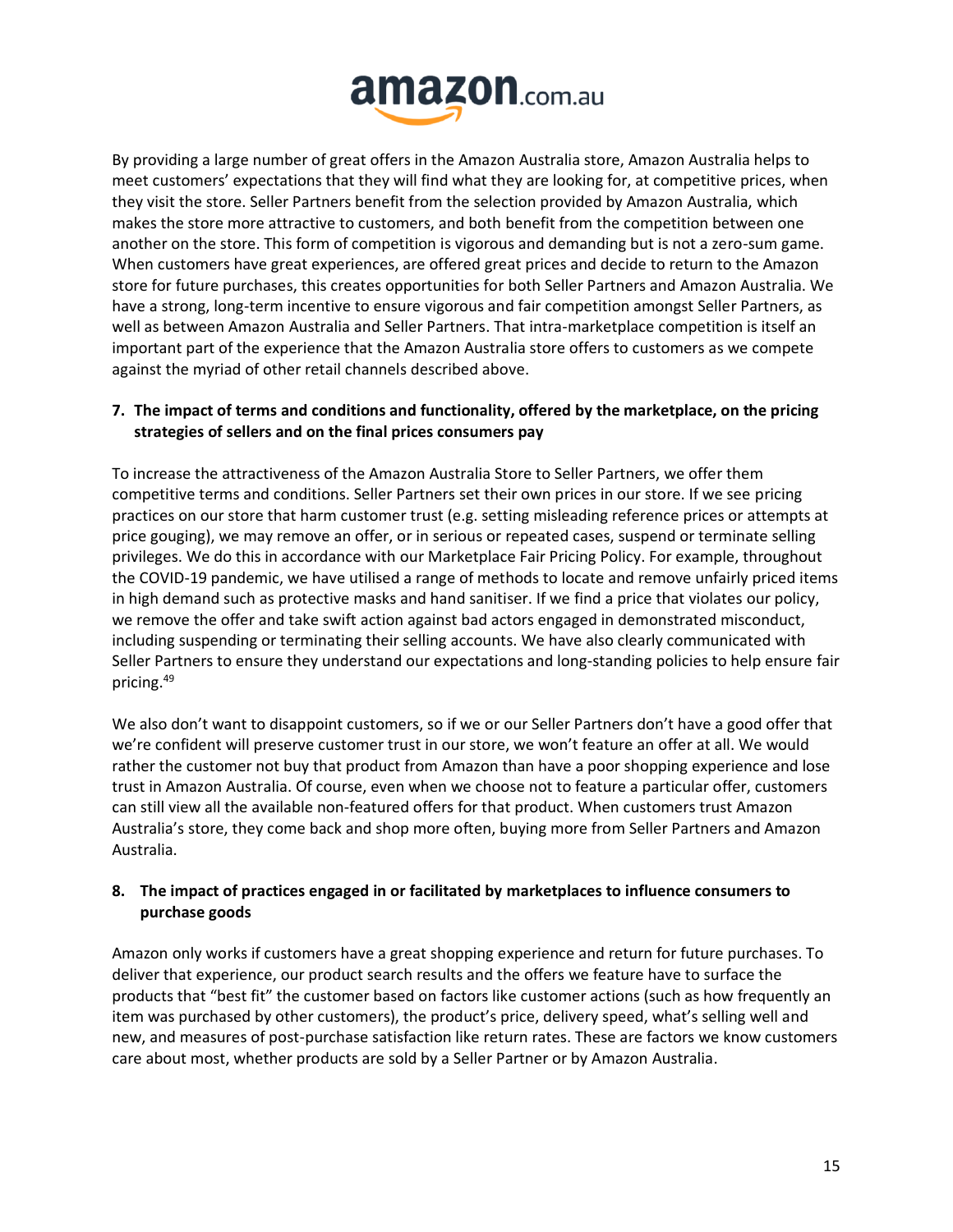![](_page_15_Picture_0.jpeg)

We also have promotional spaces in our store - just as physical retailers have promotional spaces like end caps, shopfront windows, or products stacked high at the front of the store. For example, a physical retailer might be compensated by a brand to stack an item at the front of a store, or it might promote one of its own brand labels it thinks is great value for its customers. We make similar choices about promotional space in our store, and we use that space to promote products we think customers will love. We also offer a variety of optional advertising services to brands owners, manufacturers and Seller Partners which help draw attention to products that are of interest to customers.

Like many retailers, Amazon runs promotions and special offers. For example, we run special deals in a range of seasonal sales events, including New Year's, Back to School and Black Friday/Cyber Monday. These events often feature offers from both Amazon Australia and Seller Partners and drive significant sales. We have also brought sales opportunities to Australia that did not exist previously in the form of Amazon's annual Prime Day event. In 2021, Amazon Australia's Prime Day was a 65-hour shopping event that marked the two biggest days for Australian small businesses on Amazon.com.au. This sales event has become well-known to Australian consumers, not only for the great deals available from Amazon Australia and our Seller Partners, but also because several retail competitors have aligned their own special offers on the same day. The result is more competitive offers for Australian customers, along with opportunities for sellers and other retailers to promote their own sales.<sup>50</sup>

# **9. The role marketplaces play in protecting consumers**

# *Earning and maintaining customer trust*

As a customer-centric company, we work hard to earn and maintain customer trust. We offer customers an easy returns process, whether they purchase from Amazon Australia or a Seller Partner. In addition, Amazon Australia offers customers who purchase items sold and fulfilled by a Seller Partner an A-to-z Guarantee, so if they don't receive a product, or have another problem with a product they purchase, Amazon will solve the customer's concern, just like we would if the product were sold by Amazon Australia. We provide Seller Partners with information about the A-to-z Guarantee and assist Seller Partners understand their obligations under the Australian Consumer Law (ACL) by providing them with educational content. We want customers to shop with confidence and if ever a customer has a concern, they can contact Amazon Australia customer service and we will investigate.

We also work hard to earn the trust of customers and brands by providing products that meet their expectations. Product reviews are a part of that shopping experience, helping customers in their purchase decisions and providing a way for them to differentiate their products from other similar items. We devote significant resources to preventing fake or incentivised reviews from appearing in our store. Over many years, we have continued to invent, deploy, and continually improve sophisticated technology powered by machine learning and have coupled that with expert human investigators to proactively prevent fake reviews from ever being seen in our store. We realise that we're not perfect, and we also provide customers with the ability to report fake reviews that we may have missed.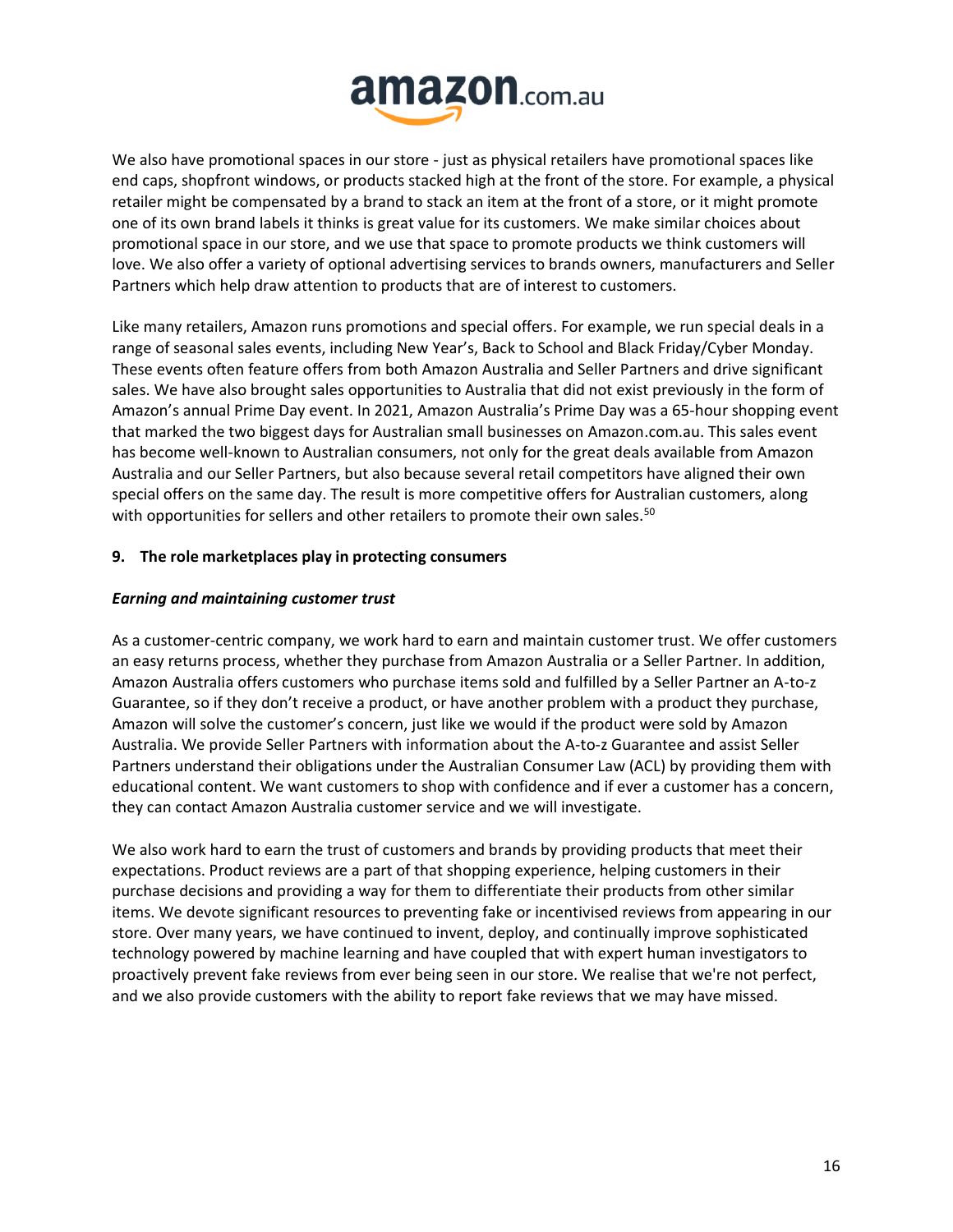![](_page_16_Picture_0.jpeg)

#### *Proactive consumer protections*

Amazon Australia recognises compliance issues undermine customer trust and bad actors have no place on Amazon. For these reasons, in 2020 we invested more than USD\$700 million globally and employed more than 10,000 people to protect our stores and our customers and Seller Partners from fraud and abuse and built robust programs to help ensure products offered are safe and compliant. We leverage a combination of advanced machine learning capabilities and expert human investigators to protect our stores proactively from bad actors and bad products. We are constantly innovating to stay ahead of bad actors and their attempts to circumvent our controls. In 2020, these initiatives enabled us to prevent over six million attempts to create new selling accounts, stopping bad actors before they offered products for sale, and we blocked more than 10 billion suspected bad listings before they were published in our stores.

While Seller Partners are responsible for ensuring their products comply with all applicable laws pursuant to the terms and conditions they accept before selling on Amazon, we also take steps to identify non-compliant products and prevent them from being offered in the Amazon Australia store. In addition, to help Seller Partners understand their obligations, we provide educational content about Australian product safety and regulatory requirements as well as information about our policies and Seller Partner compliance obligations.

We also support efforts to continuously improve product safety measures and frameworks. We want these measures and frameworks to be ambitious, relevant and appropriate to tackle the changing demands of 21<sup>st</sup> century retail. We are a proud founding signatory to the ACCC's Product Safety Pledge. We act quickly to remove unsafe or recalled products from the Amazon Australia store, and support initiatives to improve recall processes to ensure all Australian consumers are better protected.

# *Powerful tools for brands to deliver customers authentic products*

Our customers expect when they make a purchase through the Amazon Australia store - either directly from Amazon Australia or from Seller Partners - they will receive authentic products. Amazon Australia strictly prohibits the sale of counterfeit products and we invest heavily in both funds and company energy to ensure our policy is followed. We work with and empower brands through programs like Brand Registry and Transparency to ensure only authentic products are sold in our stores. As a result of our efforts, in 2020, 99.9% of all products viewed by customers on Amazon did not have a valid counterfeit complaint.

In order to detect bad actors and potentially counterfeit products, we make significant investments in machine learning and automated systems. We employ dedicated teams of software engineers, applied scientists, program managers, and investigators to operate and continually refine our anti-counterfeiting programs. Amazon's systems automatically and continuously scan numerous data points related to Selling Partners, products, brands, and offers to detect activity that may indicate a potentially counterfeit product and immediately block or remove it from our store.

*Brand Registry -* Any rights owner can enrol in Amazon Brand Registry to get access to a set of powerful tools that help them manage and protect their brand and intellectual property rights in our store. Brand Registry is a free service and globally more than 350,000 brands are already enroled. These brands are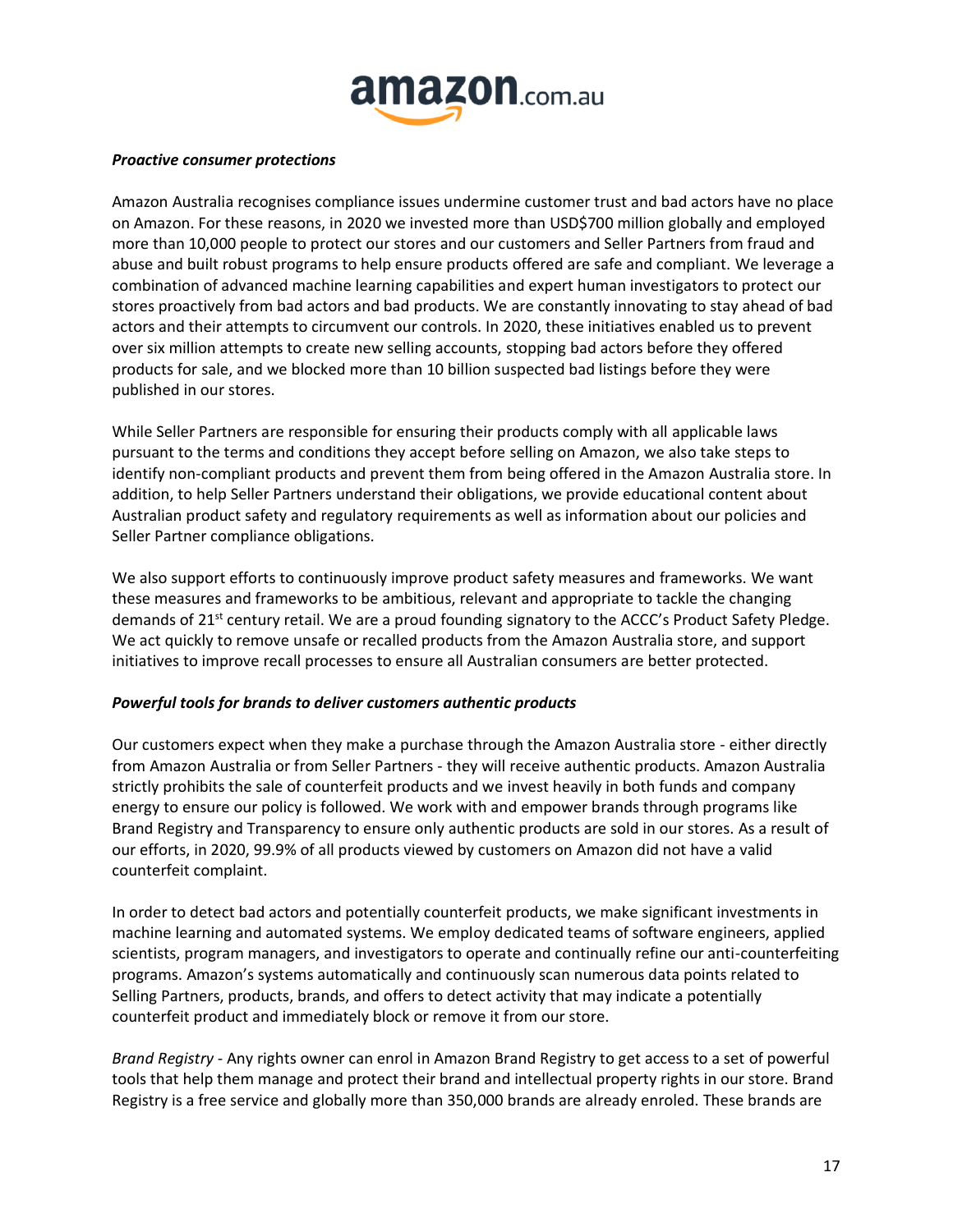![](_page_17_Picture_0.jpeg)

able to report suspected infringement and ensure product information displayed on detail pages is accurate so customers can make confident, informed purchasing decisions on Amazon. Brands in Brand Registry on average are finding and reporting 99% fewer suspected infringements than before the launch of Brand Registry.

*Transparency -* Transparency is an item-level tracing service where brands serialise each unit they manufacture with a unique code. Amazon then scans these codes and verifies the authenticity of the product before it reaches a customer. Customers can also scan the Transparency code via a mobile app to confirm authenticity and learn more about the product, such as usage instructions, ingredients, and expiration date. Globally, more than 10,000 brands of all sizes have enroled their products in Transparency.

# **10. The effectiveness of the marketplaces' complaints handling and dispute resolution processes**

As indicated above, we offer customers a range of options in addition to their ACL rights to address any problems with their purchases, whether from Amazon Australia or a Seller Partner. Customers can return most new, unopened items fulfilled by Amazon Australia within 30 days of receipt of delivery for a full refund of the price, including for change of mind. Where there is a problem with a product fulfilled by Amazon Australia, the customer can contact Amazon Australia customer service outside the return window for an appropriate remedy. Products can also be returned under the 90-day A-to-z Guarantee if the customer purchased a product sold and fulfilled by a Seller Partner and did not receive the product or if they have another problem with the product. We provide Seller Partners with information about our A-to-z Guarantee and also assist Seller Partners to understand their obligations under the ACL by providing them with educational content. Where a customer complaint is not resolved, customers can contact Amazon customer service through any of several channels and we endeavour to resolve all complaints in a timely manner.

We also focus on responsive communications with our Seller Partners. With this in mind, we provide Seller Partners with chat and email support so they can share feedback, trouble shoot, or raise concerns. Amazon's Selling Partner Support team handled more than 60 million global contacts from Seller Partners in 2020, and we strive to respond to and resolve every contact expeditiously. Globally, more than 90% of emails were responded to in under 12 hours; more than 90% of phone calls and chats were answered in under 90 seconds; and more than 80% of all seller issues are fully resolved in under 24 hours.

We also prioritise fairness with our Seller Partners, and have long-standing mechanisms for Seller Partners to appeal the enforcement of our policies if they think we've made a mistake. In addition, Amazon's Account Health Support team provides Seller Partners with personalised consultation regarding issues leading to suspension and an opportunity to proactively appeal/correct the issue and avoid suspension altogether.

<sup>1</sup> GlobalData, *[Omnichannel Retail: observations on the Australian retail sector](http://gdretail.net/wp-content/uploads/2021/08/GlobalData-Australia-retail-Apr2021-1.0.pdf)*, 15 April 2021, p. 3

<sup>&</sup>lt;sup>2</sup> Se[e https://www.aboutamazon.com/news/how-amazon-works/zero-to-60-the-acceleration-of-independent](https://www.aboutamazon.com/news/how-amazon-works/zero-to-60-the-acceleration-of-independent-sellers-in-our-store)[sellers-in-our-store](https://www.aboutamazon.com/news/how-amazon-works/zero-to-60-the-acceleration-of-independent-sellers-in-our-store)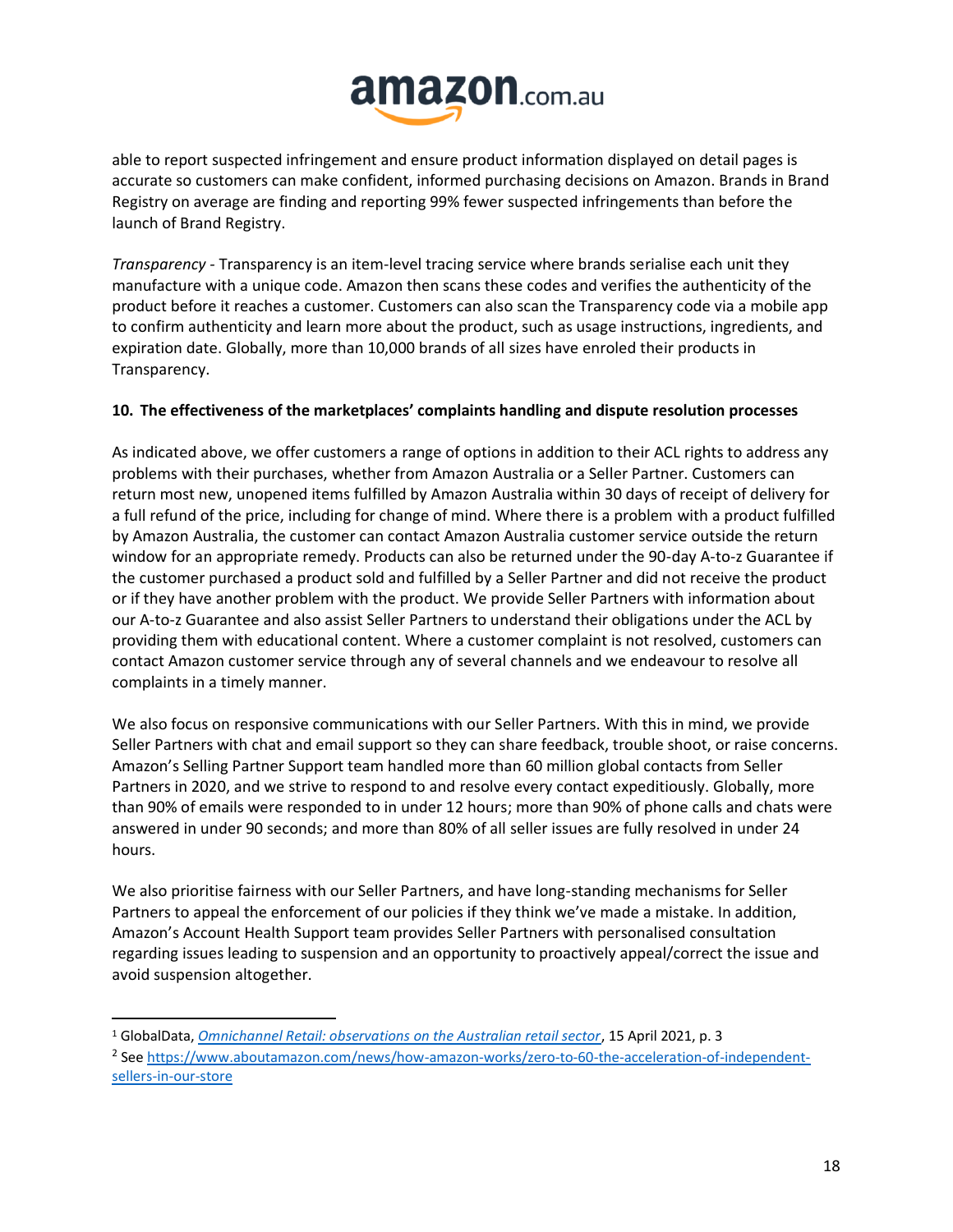![](_page_18_Picture_0.jpeg)

 See<https://www.aboutamazon.com/news/how-amazon-works/fact-check-sizing-up-amazon> See<https://www.ibisworld.com/au/sector-profiles/retail-trade/> See<https://www.statista.com/statistics/932646/australia-number-retail-trade-businesses/> GlobalData, *[Omnichannel Retail: observations on the Australian retail sector](http://gdretail.net/wp-content/uploads/2021/08/GlobalData-Australia-retail-Apr2021-1.0.pdf)*, 15 April 2021, p. 2 GlobalData, *[Omnichannel Retail: observations on the Australian retail sector](http://gdretail.net/wp-content/uploads/2021/08/GlobalData-Australia-retail-Apr2021-1.0.pdf)*, 15 April 2021, p. 2 Australia Post, *[Inside Australian Shopping,](https://auspost.com.au/content/dam/auspost_corp/media/documents/ecommerce-industry-report-2021.pdf)* 2021, p. 5 See<https://www.shopify.com.au/plus/solutions/omnichannel-commerce> GlobalData, *[Omnichannel Retail: observations on the Australian retail sector](http://gdretail.net/wp-content/uploads/2021/08/GlobalData-Australia-retail-Apr2021-1.0.pdf)*, 15 April 2021, p. 3 Se[e https://www.shopify.com.au/plus/solutions/omnichannel-commerce](https://www.shopify.com.au/plus/solutions/omnichannel-commerce) GlobalData, *[Omnichannel Retail: observations on the Australian retail sector](http://gdretail.net/wp-content/uploads/2021/08/GlobalData-Australia-retail-Apr2021-1.0.pdf)*, 15 April 2021, p. 2 GlobalData, *[Omnichannel Retail: observations on the Australian retail sector](http://gdretail.net/wp-content/uploads/2021/08/GlobalData-Australia-retail-Apr2021-1.0.pdf)*, 15 April 2021, p. 8 Shopfiy hosts over 1.7 million businesses worldwide. Se[e https://www.shopify.com.au/about](https://www.shopify.com.au/about) Se[e https://www.shopify.com.au/enterprise/unite](https://www.shopify.com.au/enterprise/unite) Se[e https://www.booktopia.com.au](https://www.booktopia.com.au/) Se[e https://www.mwave.com.au](https://www.mwave.com.au/) Se[e https://www.adorebeauty.com.au](https://www.adorebeauty.com.au/) Se[e https://www.appliancesonline.com.au](https://www.appliancesonline.com.au/) Se[e https://www.finder.com.au/click-and-collect-stores-australia](https://www.finder.com.au/click-and-collect-stores-australia) GlobalData, *[Multichannel retail and COVID-19](http://gdretail.net/wp-content/uploads/2020/09/GlobalData-multichannel-retail-September152020-.pdf)*, 15 September 2020, p. 6 See:<https://www.ebay.com.au/> <sup>23</sup> Se[e https://www.mydeal.com.au/.](https://www.mydeal.com.au/) MyDeal first launched in 2011. Se[e https://www.kogan.com/au/](https://www.kogan.com/au/) Se[e https://www.catch.com.au/.](https://www.catch.com.au/) In 2019, Wesfarmers acquired Catch Group. Founded in 2006, Catch is one of Australia's largest daily deals sites. See:<https://www.fishpond.com.au/> See: <https://www.grays.com/> and<https://www.grays.com/aboutus/default.aspx> <sup>28</sup> Se[e https://www.groupon.com.au/.](https://www.groupon.com.au/) Since launching in Australian and New Zealand in 2011, Groupon works with more than 26,000 merchants. See: [https://www.groupon.com.au/merchant/about-us.](https://www.groupon.com.au/merchant/about-us) Se[e https://www.gumtree.com.au/](https://www.gumtree.com.au/) See:<https://www.etsy.com/au/> See: <https://www.theiconic.com.au/> Se[e https://www.newegg.com/global/au-en/](https://www.newegg.com/global/au-en/) and<https://www.newegg.com/sellers/> Se[e https://www.myer.com.au/content/sell-on-myer](https://www.myer.com.au/content/sell-on-myer) Se[e https://insideretail.com.au/business/woolworths-launching-marketplace-offer-invests-in-marketplacer-](https://insideretail.com.au/business/woolworths-launching-marketplace-offer-invests-in-marketplacer-202104) 35 Se[e https://marketplacer.com/.](https://marketplacer.com/) Marketplacer supplies systems for retailers to build their own marketplace and offers a range of support services, such as APIs to integrate with third-party sellers or dropship services. See: [https://www.wish.com/au?hide\\_login\\_modal=true](https://www.wish.com/au?hide_login_modal=true) Se[e https://en-gb.facebook.com/business/shops](https://en-gb.facebook.com/business/shops) Se[e https://www.facebook.com/business/m/marketplace-ecommerce](https://www.facebook.com/business/m/marketplace-ecommerce) *The Economist*, ['Facebook eyes a future beyond social media](https://www.economist.com/business/2021/07/29/facebook-eyes-a-future-beyond-social-media),' 29 July 2021. Se[e https://www.woolworths.com.au/shop/discover/everyday-market;](https://www.woolworths.com.au/shop/discover/everyday-market) <https://www.afr.com/companies/retail/woolworths-joins-online-marketplace-gold-rush-20210422-p57ldu> Se[e https://www.woolworthsgroup.com.au/page/media/Latest\\_News/woolworths-group-venture-capital-arm](https://www.woolworthsgroup.com.au/page/media/Latest_News/woolworths-group-venture-capital-arm-w23-invests-in-australian-startup-marketplacer-ahead-of-marketplace-launch)[w23-invests-in-australian-startup-marketplacer-ahead-of-marketplace-launch](https://www.woolworthsgroup.com.au/page/media/Latest_News/woolworths-group-venture-capital-arm-w23-invests-in-australian-startup-marketplacer-ahead-of-marketplace-launch) Se[e https://www.bunnings.com.au/bunnings-marketplace](https://www.bunnings.com.au/bunnings-marketplace)

 Se[e https://www.myer.com.au/content/sell-on-myer;](https://www.myer.com.au/content/sell-on-myer) [https://www.cmo.com.au/article/630782/myer-debuts](https://www.cmo.com.au/article/630782/myer-debuts-online-marketplace-amazon-threat-looms/)[online-marketplace-amazon-threat-looms/](https://www.cmo.com.au/article/630782/myer-debuts-online-marketplace-amazon-threat-looms/)